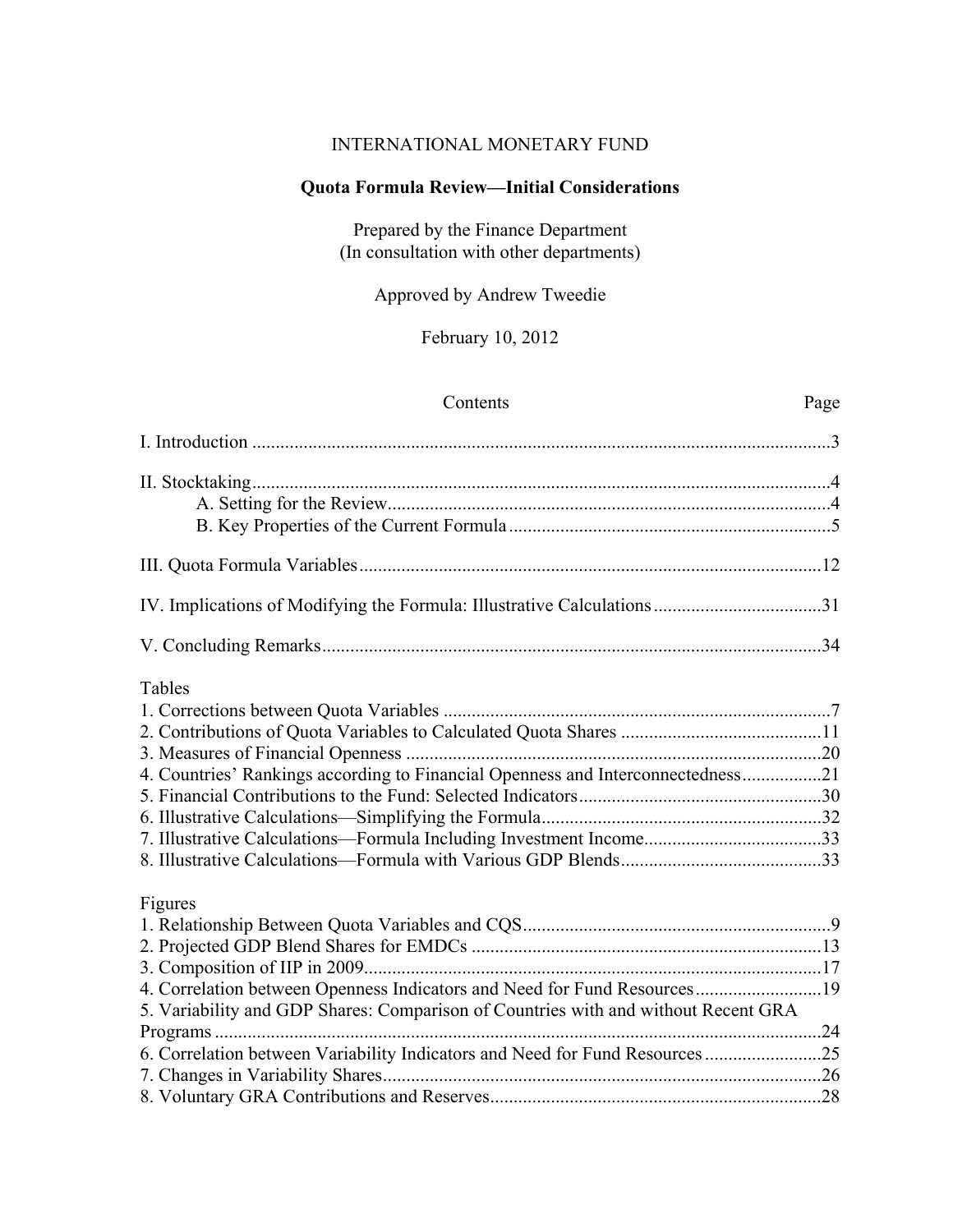# **Boxes**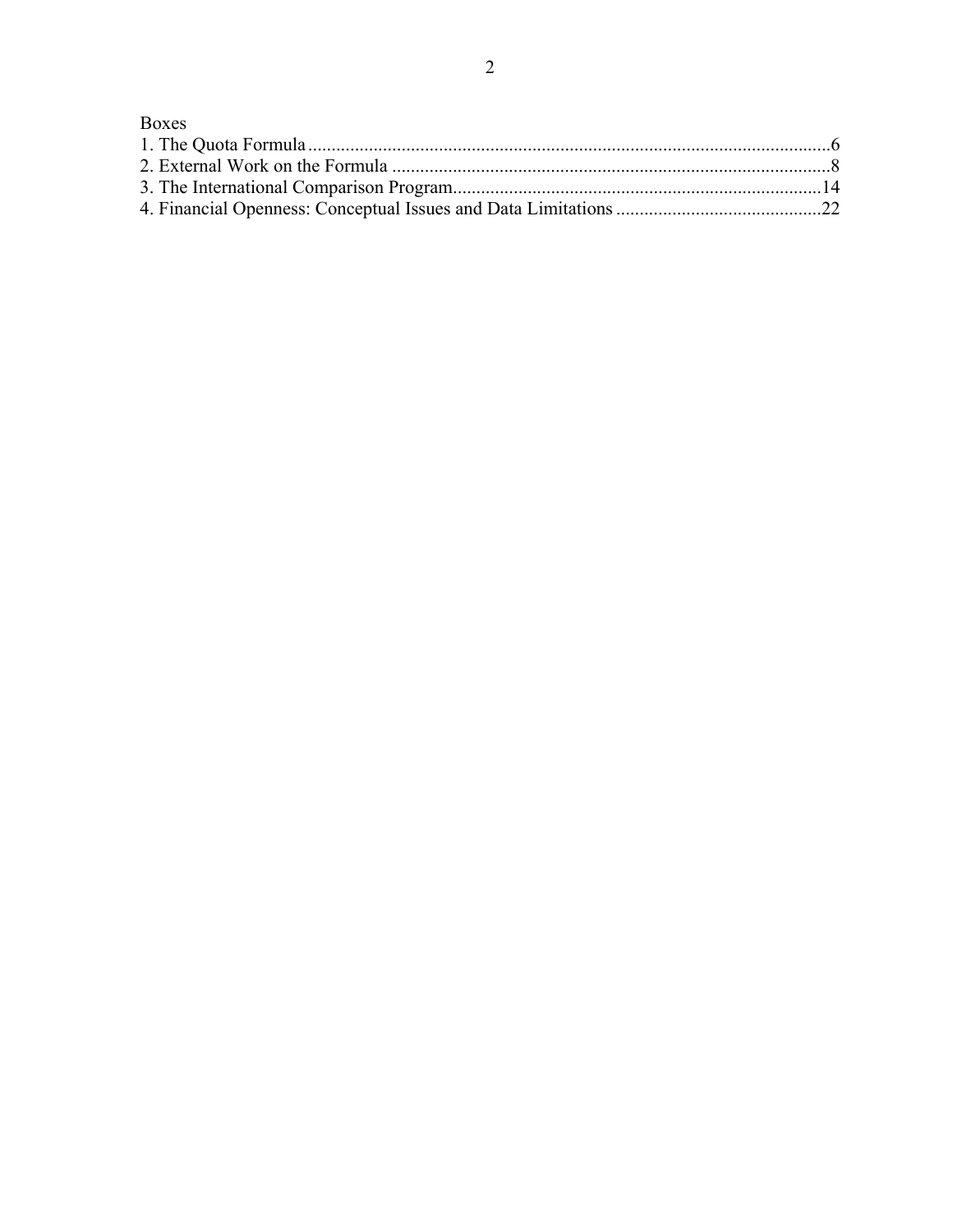## **I. INTRODUCTION1**

1. **The Board of Governors has asked the Executive Board to complete a comprehensive review of the quota formula by January 2013.** This review is an important part of the 2010 quota and governance reforms. At the Seoul Summit, G-20 Leaders welcomed the reforms, which they noted include *"Continuing the dynamic process aimed at enhancing the voice and representation of emerging market and developing countries, including the poorest, through a comprehensive review of the quota formula by January 2013 to better reflect the economic weights; and through completion of the next general review of quotas by January 2014."*<sup>2</sup> At its most recent meeting in September 2011, the IMFC stressed that governance reform is crucial to the legitimacy and effectiveness of the IMF.The IMFC committed to intensify its efforts to meet the 2012 Annual Meetings target for effectiveness of the 2010 reform, and called for a report on progress in the quota formula review by the time of its next meeting.<sup>3</sup>

2. **This paper provides a basis for an initial Board discussion on the review.** It builds on Directors' previous guidance on areas for further work. This includes the agreement at the conclusion of the 2008 quota and voice reform that further work was needed in several areas: the scope for measuring openness on a value added rather than a gross basis, the appropriate treatment of intra-currency union flows, the appropriate way of capturing financial openness, and how to improve the measure of variability to adequately capture members' potential need for Fund resources.<sup>4</sup> It also reflects Directors' views provided at an informal meeting in September 2011, based on an issues paper for the review.<sup>5</sup>

3. **A wide range of views were expressed at the September meeting.** These included various calls to further simplify the formula by reducing it to GDP alone (or perhaps combined with one other variable); increase the weight on financial openness; and explore the scope for capturing members' financial contributions to the Fund. This paper reports on the results of further technical work by the staff on the above issues. Given the early stage of discussions, no proposals are made. However, the paper does include a limited number of

<sup>&</sup>lt;sup>1</sup> Prepared by a staff team led by M.S. Kumar and S. Bassett, and comprising H. Treichel, R. Rozenov, C. Janada, A. Buzaushina, F. Bacall, and A. Perez.

 $2^{2}$  G20 Seoul Summit Document, paragraph 16. The Seoul Action Plan included a commitment to a modernized IMF that better reflects the changes in the world economy through greater representation of dynamic emerging markets and developing countries. In requesting the Executive Board to advance the timetable for completing the  $15<sup>th</sup>$  Review to January 2014, the Board of Governors noted that "any realignment is expected to result in increases in the quota shares of dynamic economies in line with their relative positions in the world economy, and hence likely in the share of emerging market and developing countries as a whole. Steps shall be taken to protect the voice and representation of the poorest members." (See Board of Governors Resolution No. 66-2, para 10).

<sup>3</sup> IMFC Communiqué, September, 2011.

<sup>&</sup>lt;sup>4</sup> See *Reform of Quota and Voice in the International Monetary Fund—Report of the Executive Board to the Board of Governors* (3/28/08).

<sup>5</sup> See *Quota Formula Review—Data Update and Issues* (8/17/11).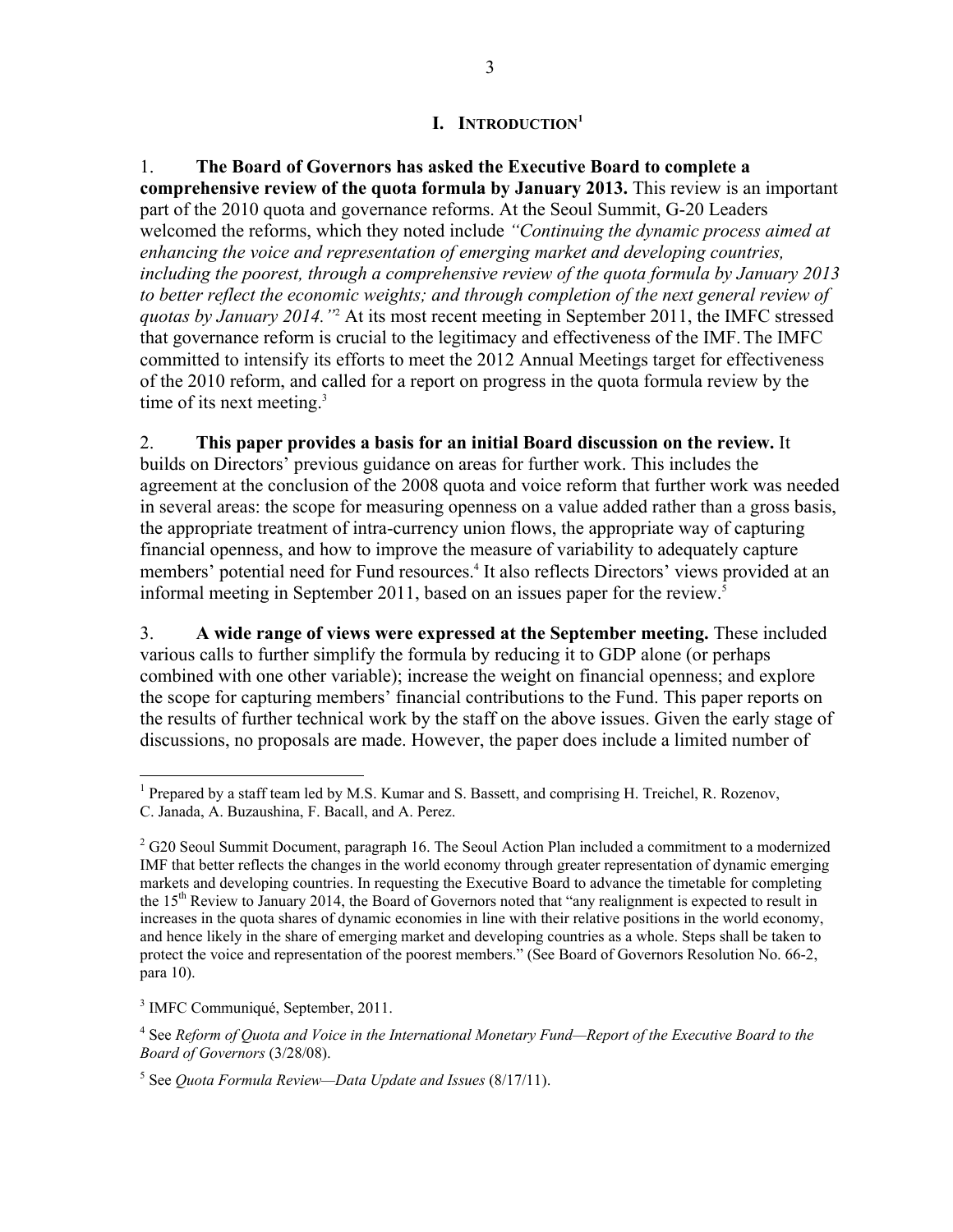simulations aimed at illustrating the potential impact of some of the possible reforms discussed to date.

4. **The paper is organized as follows:** Section II briefly takes stock of the role of the formula and previous discussions, and explores some of its properties. Section III reports on the results of further staff technical analysis on the key issues that have been raised to date, while Section IV presents illustrative simulations to highlight the potential impact on calculated quota shares (CQS) of some possible modifications to the formula that have been discussed. Section V concludes. Further analytical work on the formula variables and individual country details for the simulations are presented in the Appendices.

# **II. STOCKTAKING**

# **A. Setting for the Review**

5. **The September paper discussed the setting for the review.** In particular, it highlighted the following points:

- **The quota formula has traditionally served as a guide to quota adjustments.** The Fund has broad discretion to decide the considerations that should guide decisions on quotas. The practice has been that the formula provides an important indicator, and since the 8<sup>th</sup> Review, a significant part of overall quota increases has been distributed based on the formula. However, history provides many examples where other relevant factors (outside the formula) have been taken into account. Thus, while some have stressed that the formula should play a greater role in future allocations, there may be a trade-off between the goal of a simple and transparent formula on the one hand, and trying to capture all considerations that might be relevant to future quota realignments on the other.
- **The formula seeks to capture the multiple roles of quotas.** These include their key role in determining the Fund's financial resources, their role in decisions on members' access to Fund resources, and their close link with members' voting rights. Thus, the formula has typically sought to capture members' relative positions in the world economy, their financial strength and ability to contribute usable resources, as well as their potential need to borrow from the Fund. Some individual quota variables are intended to capture more than one aspect.
- **Several principles underpinned the 2008 reform.** These were that the formula should (i) be simple and transparent, so that the basis for differences in relative quota shares is readily understandable; (ii) be consistent with the multiple roles of quotas, appropriately reflecting global economic and financial trends and capturing members' relative positions in the world economy; (iii) result in calculated quota shares that are broadly acceptable to the membership; and (iv) be feasible to implement based on timely, high quality, and widely available data. In staff's view, these principles remain relevant for the current review.
- **While the formula is a major improvement over the previous five formulas, considerable dissatisfaction remains.** In terms of simplicity and transparency, the current formula represents a major advance (Box 1). It is also less prone to producing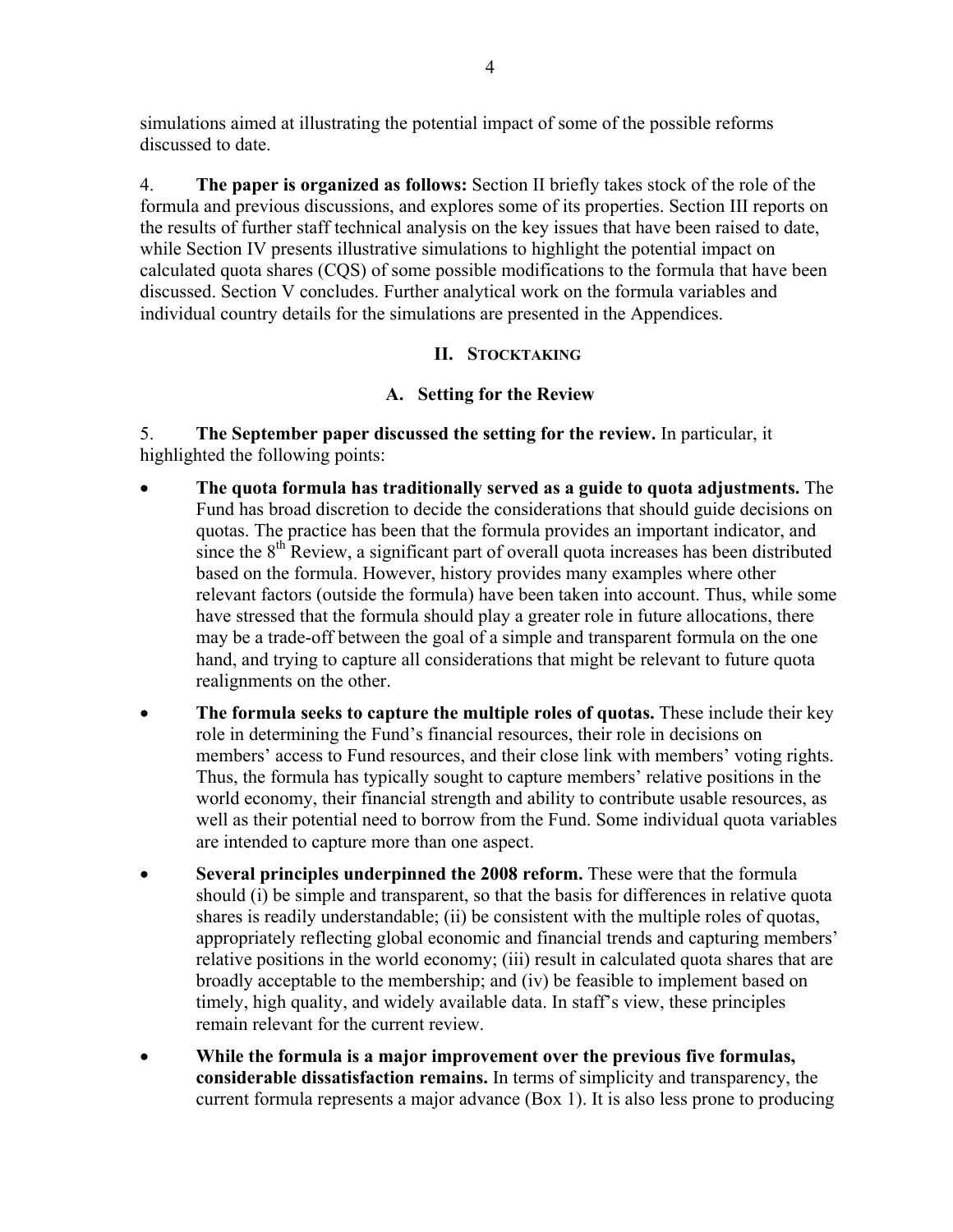counter-intuitive results, and has allowed the previous practice of selective adjustments in the quota database to be discontinued. Nonetheless, the current formula represented a difficult compromise, and many have continued to argue that the formula is flawed and should be improved.

6. **Continued dissatisfaction with the formula may complicate future discussions on governance reform.** It must be recognized that there is no perfect formula. Different countries are likely to have different perspectives on what indicators are most relevant, and an important element of compromise is inevitable. In addition, as noted, it may not be possible to capture all relevant considerations for future quota adjustments in the formula itself. Nonetheless, if the basic indicator used to measure members' relative positions is widely viewed as flawed, consensus over future changes in quota distribution may be more difficult to reach, and there will be a much greater tendency to employ other metrics outside the formula.<sup>6</sup> Thus, it would be desirable to use the opportunity of the current review to implement reforms that are widely viewed as yielding an improved formula, assuming that the necessary broad consensus can be reached.

## **B. Key Properties of the Current Formula**

7. **In the current formula, all quota variables are expressed as shares in global totals (Box 1).** In the 2008 reform, it was agreed that the variables in the new formula should be expressed in terms of shares in global totals, rather than nominal levels as was previously the case, and that a linear combination was preferable to a multiplicative combination. Staff believes these conclusions remain valid, and no changes in the basic formula structure are proposed. The formula also includes a compression factor of 0.95 that was introduced in the 2008 reform to moderate the effects of the high correlation of size-related variables that tends to favor large economies (see below). The compression factor was a compromise and the agreement was that it would be included for a period of 20 years, after which it would be reviewed.

8. **The quota variables are all partly related to economic size, and therefore are quite highly correlated in most cases.** One advantage of this approach is that there is no need to scale the variables, as would be required, for example, if a variable was expressed as a ratio. The correlations between variables are shown in Table 1. While the correlations between GDP, openness, and variability are quite high, they are not perfect, implying that the results can diverge significantly from an outcome based purely on GDP. For example, the correlations are lower for openness in the case of advanced economies, and for variability in the case of Emerging Market and Developing Countries (EMDCs).<sup>7</sup> The lowest correlation is between the other quota variables and reserves for advanced economies.

 $6$  For example, in the 14<sup>th</sup> Review, while the formula was used to allocate 60 percent of the overall increase, it played only a supplementary role in allocating the remainder through various protection mechanisms.

<sup>&</sup>lt;sup>7</sup> The country classifications used in this paper are unchanged from those in the  $14<sup>th</sup>$  Review. As discussed in Appendix I, the current classification is becoming significantly out-dated and a case can be made for updating this classification to bring it into line with the current WEO ahead of the 15<sup>th</sup> Review. Against this, maintaining (continued)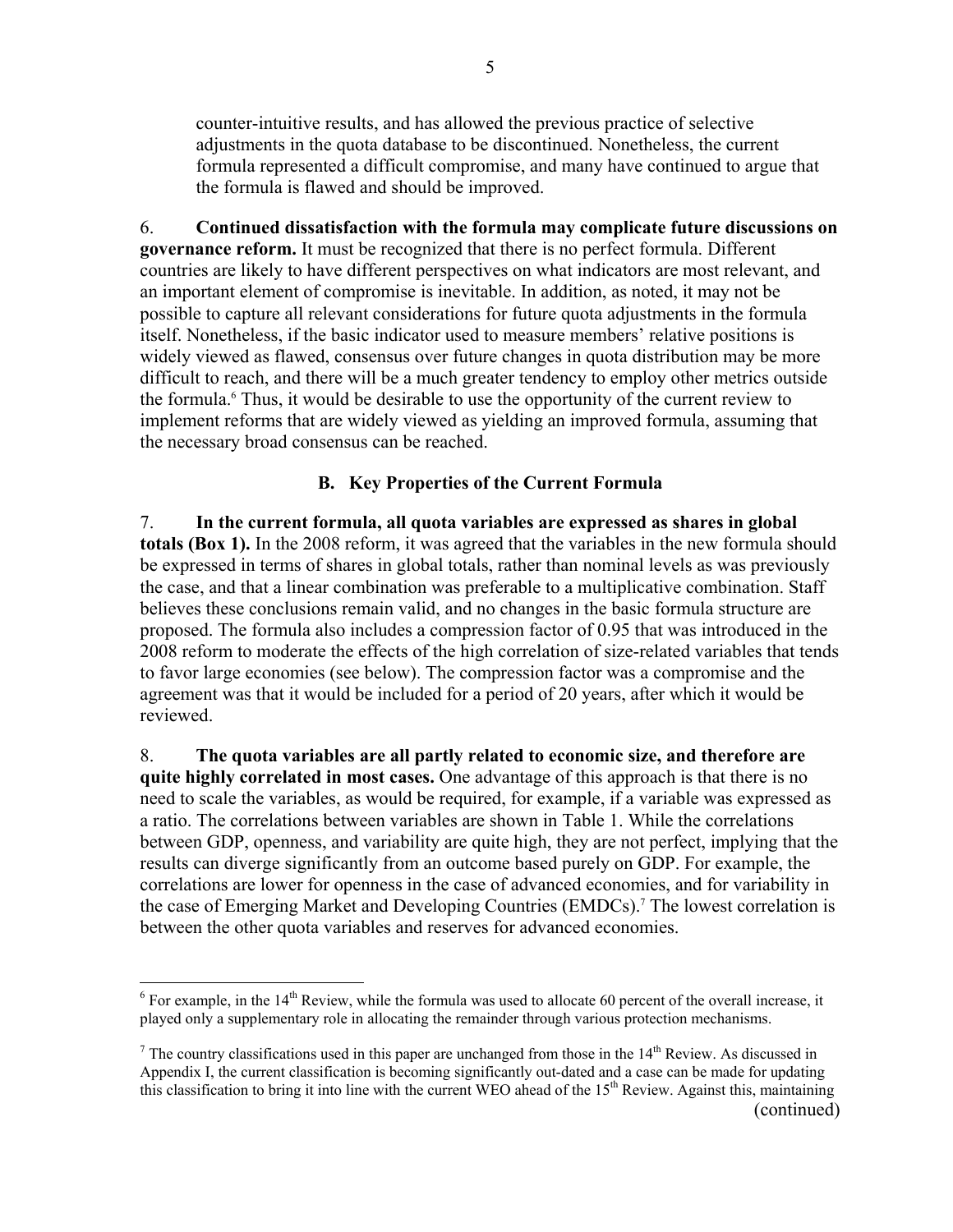#### **Box 1. The Quota Formula**

The current quota formula was agreed in 2008. It includes four variables (GDP, openness, variability, and reserves), expressed in shares of global totals, with the variables assigned weights totaling to 1.0. The formula also includes a compression factor that reduces dispersion in calculated quota shares with a greater impact on large economies than small ones. The formula is:

 $COS = (0.5*Y + 0.3*O + 0.15*V + 0.05*R)^{k}$ 

where:

 $CQS = calculated$  quota share;

 $Y = a$  blend of GDP converted at market exchange rates and PPP rates averaged over a three year period. The weights of market-based and PPP GDP are 0.60 and 0.40, respectively;

 $O =$  the annual average of the sum of current payments and current receipts (goods, services, income, and transfers) for a five year period;

 $V =$  variability of current receipts and net capital flows (measured as the standard deviation from a centered three-year trend over a thirteen year period);

 $R =$  twelve month average over one year of official reserves (foreign exchange, SDR holdings, reserve position in the Fund, and monetary gold);

and  $k = a$  compression factor of 0.95. The compression factor is applied to the uncompressed calculated quota shares which are then rescaled to sum to 100.

The original formula used at the Bretton Woods Conference contained five variables—national income, gold and foreign exchange reserves, the five-year average of annual exports and imports, and a variability measure based on the maximum fluctuation in exports over a five-year period. It was significantly revised in 1962/63, when it was expanded to five formulas that produced somewhat higher calculated quotas for members with relatively small and more open economies. In 1983, a further revision of the five formulas took place—the influence of variability of current receipts was reduced, GDP replaced national income, and reserves, which had been dropped earlier, were reintroduced. During the discussions on the  $11<sup>th</sup>$ Review, many Directors requested that the quota formula be reviewed again—and in April 1997 the Interim Committee asked the Executive Board to promptly review the quota formula after the completion of the 11<sup>th</sup> Review.1 A group of external experts (the Quota Formula Review Group (QFRG)) led by Professor Cooper was asked to review the formula and propose possible changes. The QFRG recommended the adoption of a single formula with two variables—market GDP and variability (see *External Review of the Quota Formula*  (EBAP/00/52, 5/1/00)). However, no further changes were agreed until the 2008 reform.  $\Delta$  , and the set of the set of  $\Delta$  , and  $\Delta$ 

<sup>1</sup> *Communiqué of the Interim Committee of the Board of Governors of the International Monetary Fund* (4/28/97).

continuity in the classifications could be useful to the extent that the  $15<sup>th</sup>$  Review is viewed as part of a broader process of governance reform that was initiated in 2008.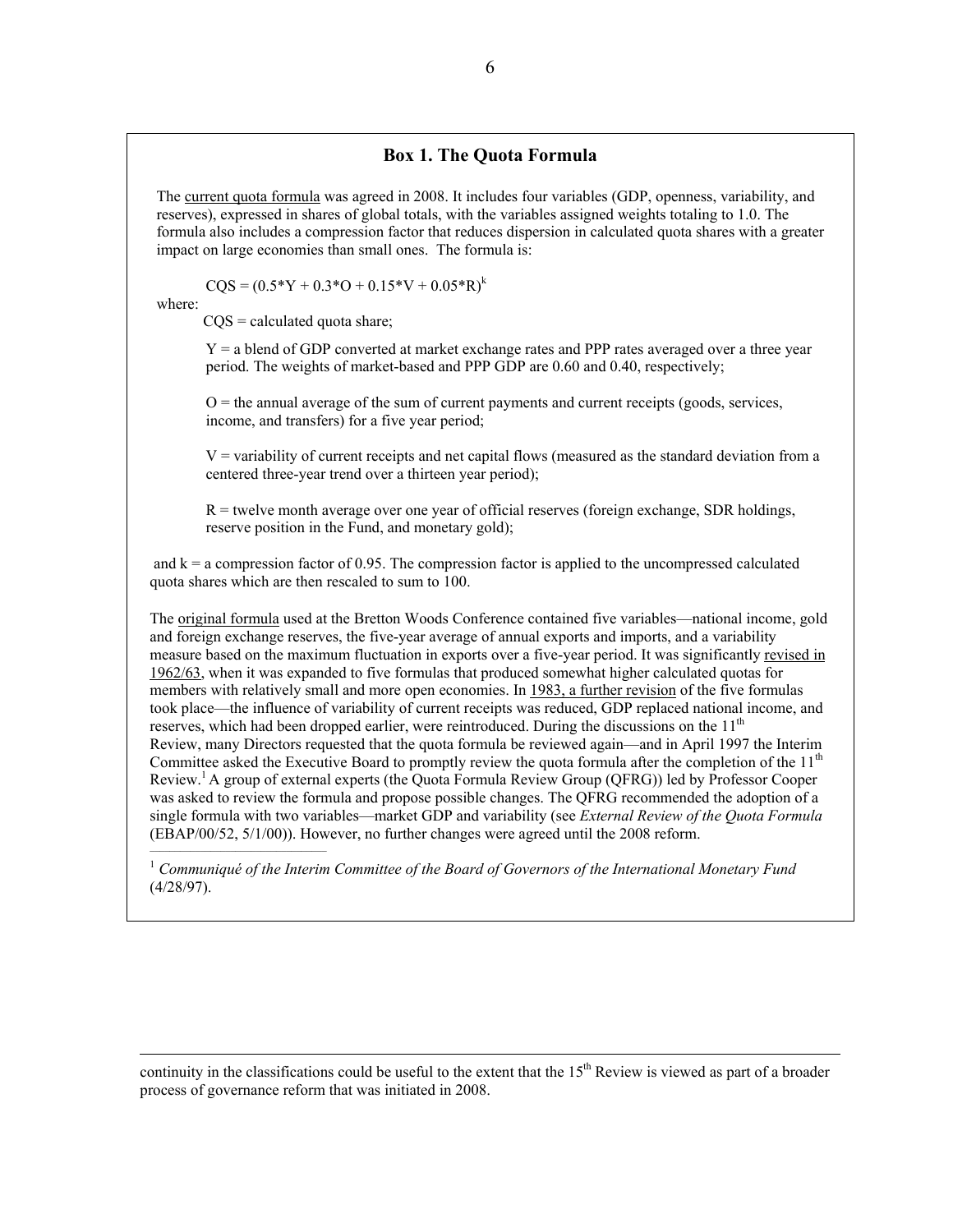| <b>ALL Countries 1/</b>   |                    |                |                        |                      |          |
|---------------------------|--------------------|----------------|------------------------|----------------------|----------|
|                           | Market GDP PPP GDP |                | <i><b>Openness</b></i> | Variability          | Reserves |
| Market GDP                | 1.00               |                |                        |                      |          |
| PPP GDP                   | 0.96               | 1.00           |                        |                      |          |
| Openness                  | 0.92               | 0.89           | 1.00                   |                      |          |
| Variability               | 0.95               | 0.90           | 0.96                   | 1.00                 |          |
| <b>Reserves</b>           | 0.41               | 0.58           | 0.46                   | 0.41                 | 1.00     |
|                           |                    |                |                        |                      |          |
| <b>Advanced Economies</b> |                    |                |                        |                      |          |
|                           | Market GDP PPP GDP |                | Openness               | Variability Reserves |          |
| Market GDP                | 1.00               |                |                        |                      |          |
| PPP GDP                   | 1.00               | 1.00           |                        |                      |          |
| Openness                  | 0.91               | 0.90           | 1.00                   |                      |          |
| Variability               | 0.97               | 0.96           | 0.96                   | 1.00                 |          |
| Reserves                  | 0.32               | 0.30           | 0.23                   | 0.32                 | 1.00     |
| <b>EMDCs</b>              |                    |                |                        |                      |          |
|                           | Mark et GDP        | <b>PPP GDP</b> | Openness               | Variability          | Reserves |
| Market GDP                | 1.00               |                |                        |                      |          |
| PPP GDP                   | 0.98               | 1.00           |                        |                      |          |
| Openness                  | 0.95               | 0.93           | 1.00                   |                      |          |
| Variability               | 0.84               | 0.80           | 0.88                   | 1.00                 |          |
| <b>Reserves</b>           | 0.93               | 0.94           | 0.94                   | 0.79                 | 1.00     |

## **Table 1. Corrections between Quota Variables**

Source: Finance Department.

1/ Given the heterogeneity of data and differing distributions, it is possible for correlations in the total sample to fall outside of the range for the two sub samples.

9. **These effects can be observed in the relationship between shares in the individual quota variables and the overall outcome of the formula.** Figure 1 plots this relationship using the latest data through 2009.<sup>8</sup> As can be seen from the upper left-hand side (LHS) panel, the relationship between members' shares in the GDP blend variable and CQS is reasonably close for most members.<sup>9</sup> This reflects both the large weight of GDP in the formula as well as the high correlation of GDP with two of the other variables. The dispersion is wider for openness (upper right-hand side, RHS), where a number of advanced economies have higher shares in openness than in CQS, with the reverse being true for a number of EMDCs. It is wider again for variability without any noticeable differentiation between advanced economies and EMDCs (lower LHS). A marked differentiation among country groups is evident for reserves, with several EMDCs having much higher shares in reserves in relation to CQS, while the reverse is true for most advanced economies (lower RHS).

<sup>&</sup>lt;sup>8</sup> The next data update through 2010 is expected to be issued in July.

<sup>&</sup>lt;sup>9</sup> The charts are based on a logarithmic scale.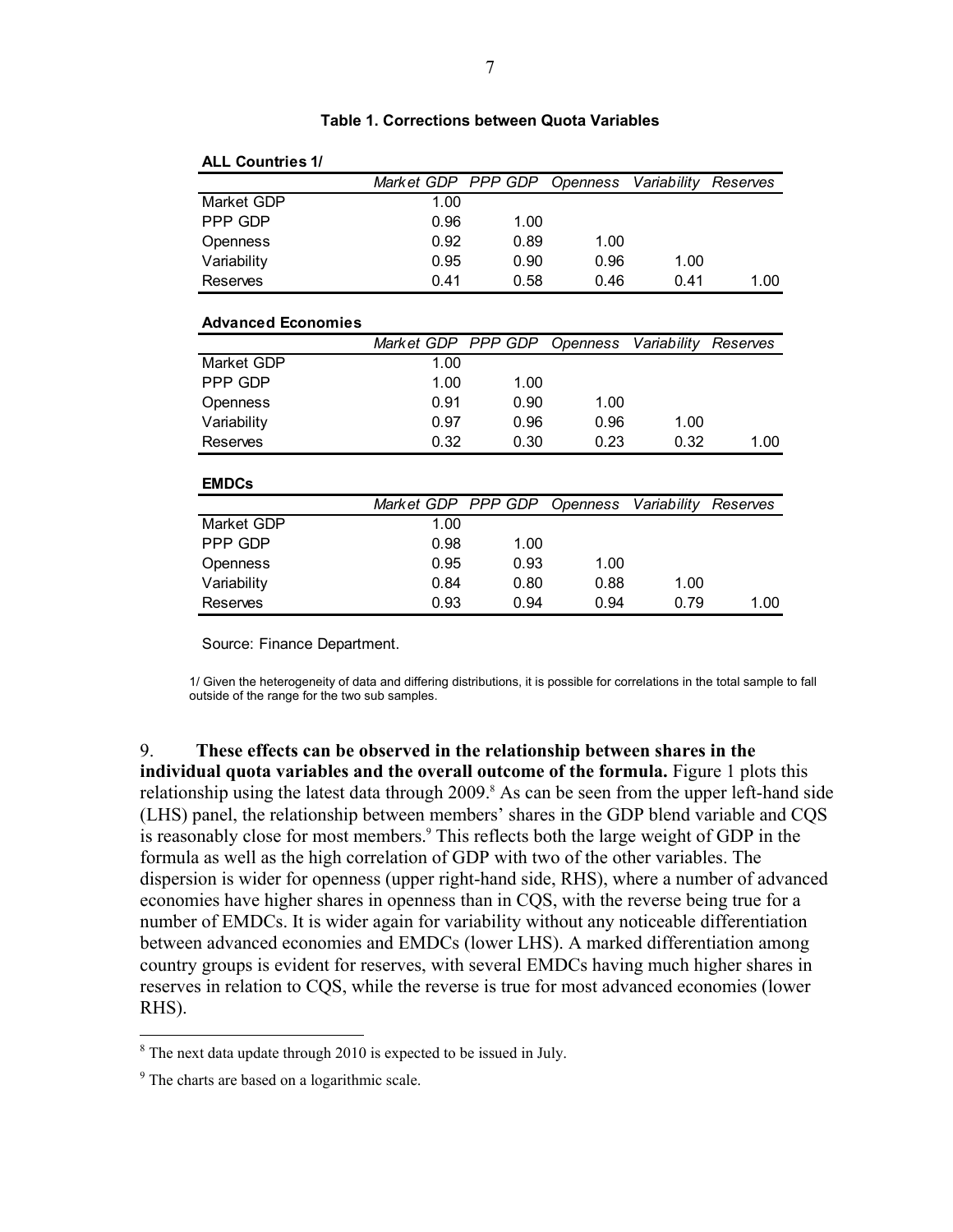## **Box 2. External Work on the Formula**

Most external work on the quota formula predates the adoption of the current formula in 2008, but some more recent work has examined issues related to the current formula. The main focus of the external work has been on the selection and definition of variables.

Many earlier contributors—including from the G24 Secretariat—argued for the substitution of PPP GDP for market-based GDP or the use of a GDP blend in the quota formula. The rationale was that PPP GDP more correctly measures the level of economic activity in EMDCs where market prices of non-tradeables tend to be significantly below those prices in advanced economies. Within this group of contributors, Truman<sup>1</sup> argued for the Cooper formula with PPP GDP substituted for market-based GDP. Several authors also favored the use of population in the quota formula—from the perspective of measuring members' relative stake in the international public goods provided by the Fund or as a variable to capture per capita income differences.<sup>2</sup>

 More recent concern has focused on the fact that the current formula does not deliver the "desired" shift in quota and voting power<sup>3</sup> and alternatives have been proposed that result in a more "acceptable" quota distributions. Bryant<sup>4</sup> proposes an illustrative formula with a GDP blend variable as well as population, measured in shares of global totals. He then adds a second set of variables—openness and variability—measured as ratios to market GDP to better capture qualitative differences between countries.

The G24 Secretariat has criticized the current quota formula arguing that it does not adequately recognize economic dynamism, improperly categorizes some advanced countries as underrepresented because of distortions in measuring openness and variability, and incorrectly specifies variability to the disadvantage of borrowing members. It suggests reducing the weight of openness and scaling (and possibly capping) variability. At a recent High Level Brookings– CIGI-G24 Seminar on IMF governance, several of the participants expressed similar concerns.<sup>5</sup>

 $\overline{\phantom{a}}$  , where  $\overline{\phantom{a}}$  , where  $\overline{\phantom{a}}$ 

5 For an overview of the issues by the G-24 Secretariat, see Bhattacharya, A., *Overview and Summary Assessment of the 2006-2010 IMF Quota and Voting Reforms, January 2012*.

<sup>&</sup>lt;sup>1</sup> International Monetary Fund Reform: An Overview of the Issues, Background Paper prepared for the IIE Conference on IMF Reform, September 23, 2005.

<sup>&</sup>lt;sup>2</sup> Ngaire Woods: *Structural Adjustment for the IMF*, Briefing, Bretton Woods Project, January 2001; and *Report to the IMF Executive Board of the Quota Formula Review Group* (4/28/00).

<sup>3</sup> See for example Ted Truman: *Governance of the Bretton Woods Sisters: Making Progress on the Agenda,* Center for Global Development Bretton Woods Non-Commission, March 2009.

<sup>4</sup>  *Governance Shares for the International Monetary Fund: Principles, Guidelines, Current Status*, Brookings Institution, March/April 2010.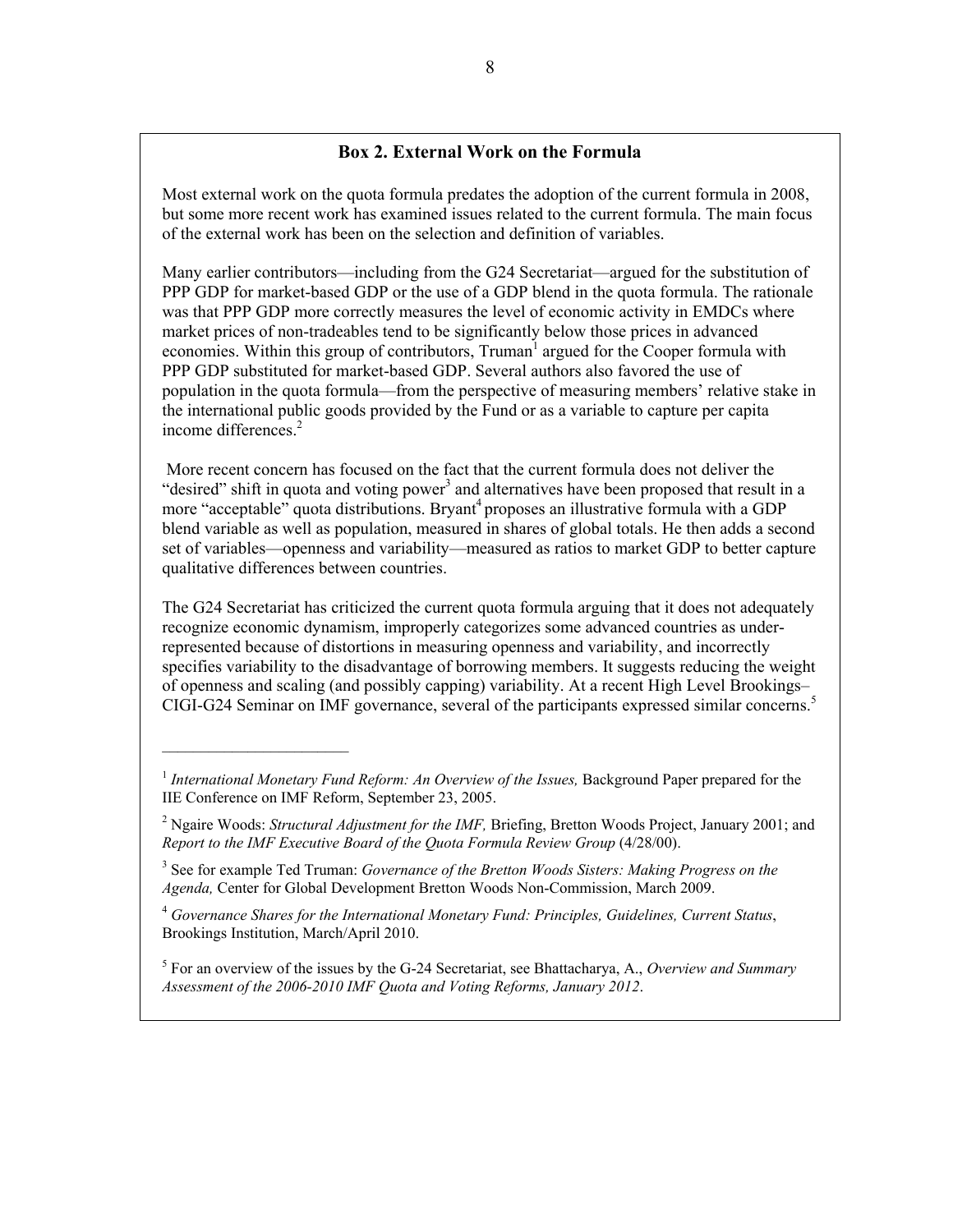10. **Further insight can be gained from exploring the marginal contribution of each variable to CQS.** These contributions are obtained by computing the CQS that results from successively dropping individual variables, and rescaling the coefficients of the remaining variables to sum to one so that the relative weights of the variables that are still included in the formula are the same as in the current formula. For instance, the marginal impact of dropping reserves is defined as the difference between calculated quota shares in a formula containing only three variables (GDP, openness, and variability) and the current quota formula with all four variables. A similar procedure is used for the other two variables variability and openness. Individual variables are dropped from the formula in the order determined by the weights, e.g., reserves first, then variability, then openness.



**Figure 1. Relationship Between Quota Variables and CQS**

Source: Finance Department.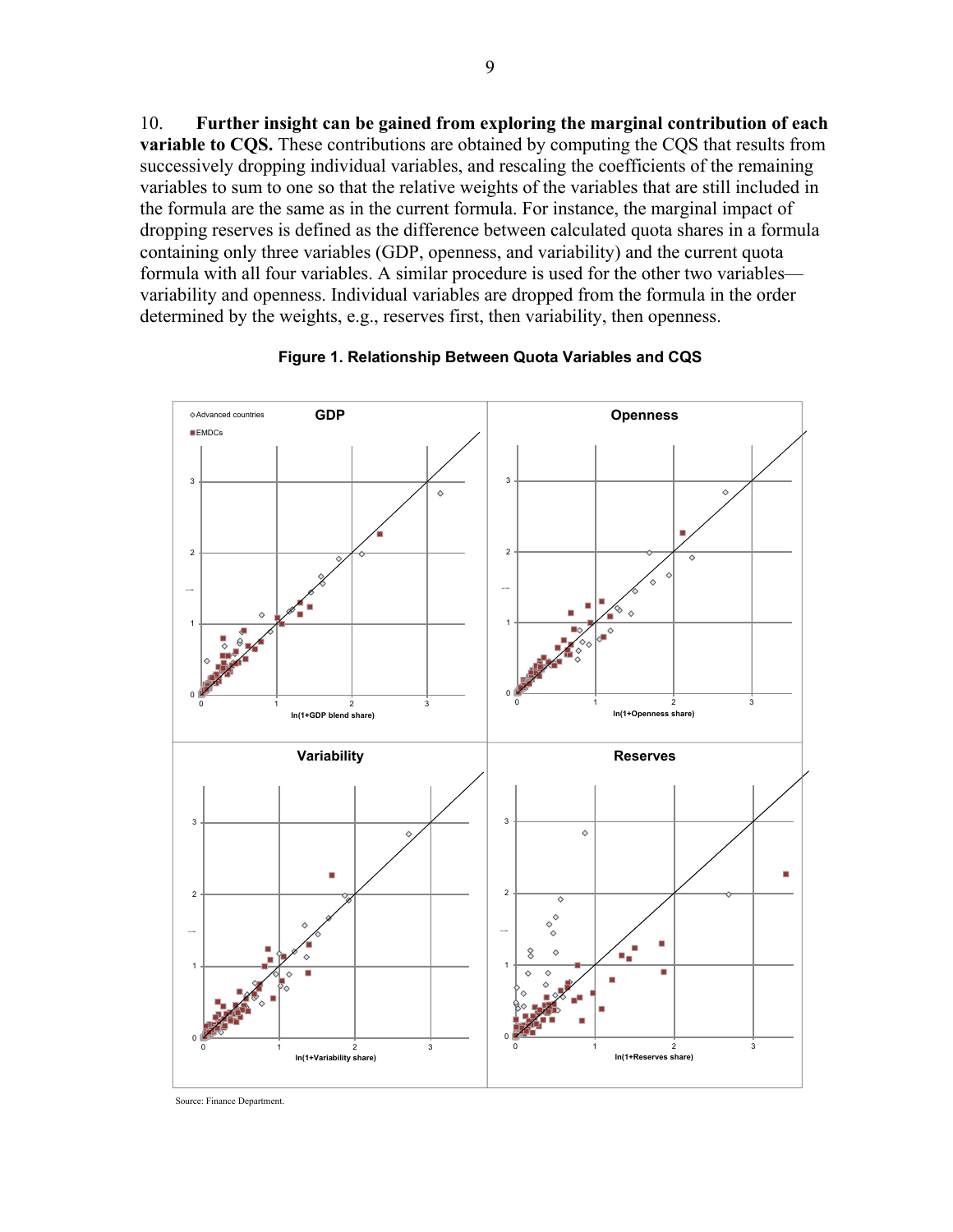11. **The results of this exercise are summarized for the largest economies in Table 2**  (see Appendix Table A1 for the full results).**<sup>10</sup>** The key points are:

- Dropping reserves results in a decline in CQS for a relatively small number of countries, mostly EMDCs (China, Saudi Arabia, Russia, India, Korea, and Singapore) but also for Japan. The overall effect is a significant shift (1.7 percentage points based on the current data) towards advanced economies, with the largest individual gainer being the United States.
- Dropping variability results in a modest shift in shares from EMDCs to advanced economies (0.5 percentage points), but the changes for some individual countries are significant. Within advanced economies, major advanced economies tend to gain, partly offset by a decline for other advanced economies. Among EMDCs, China is the largest gainer, and Saudi Arabia records the largest decline. As discussed further below, shares in variability can change significantly from year-to-year, suggesting a need for particular caution in generalizing on the marginal effect of this variable.
- Dropping openness results in the largest shift in shares from advanced economies to EMDCs (1.4 percentage points). Within groups, there is an even larger decline (3.6 percentage points) for other advanced economies, which tend to be more open and therefore gain from this variable. Major advanced economies gain from excluding this variable, with large gains for the United States and to a lesser extent Japan, partly offset by losses for Germany and the United Kingdom. Within the group of EMDCs, the largest gains are recorded by China, India, and Brazil.
- The cumulative impact of dropping reserves, variability and openness results in a GDP only formula (compressed GDP blend share). As shown in the penultimate column of Table 2, the impact at the aggregate level is a modest shift (0.8 percentage points) from EMDCs to advanced economies. However, this masks larger shifts within groups. Among advanced economies, the major advanced economies gain (except for Germany and the United Kingdom) and most other advanced economies lose (in total by 4.0 percentage points). Within EMDCs, the largest gainers are India, China, and Brazil, while Saudi Arabia records the largest decline.
- For low income countries (LICs), the overall impact of any of these changes is modest. LICs as a group gain slightly from dropping openness and lose slightly from dropping variability but the aggregate impact in both cases is 0.1 percentage points.

<u>.</u>

<sup>&</sup>lt;sup>10</sup> The results are sensitive to the underlying data set and the order in which variables are dropped from the formula.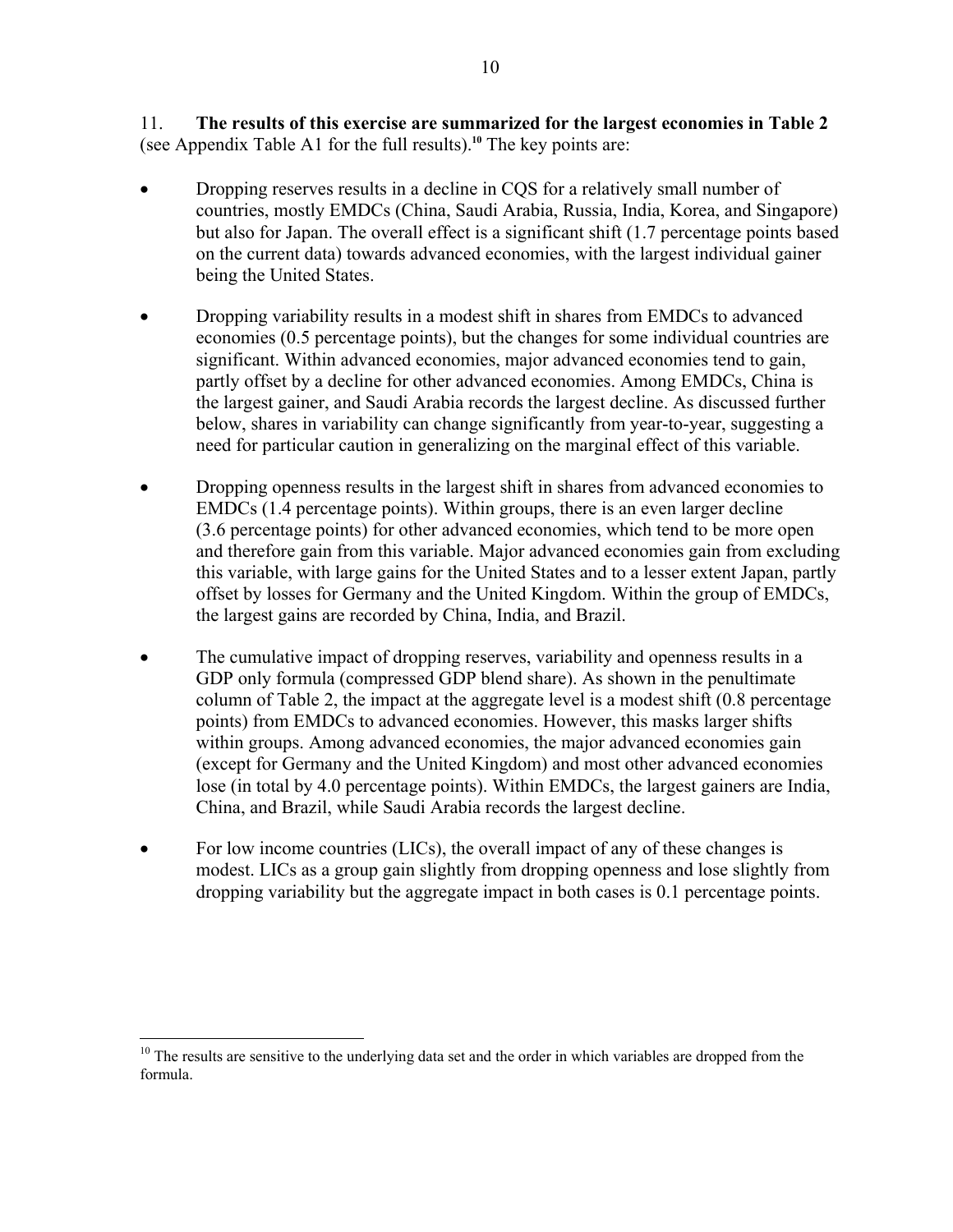|                                             | 14th Review | Calculated | Impact of Incrementally Dropping: |             | Total impact of | Compressed         |                   |
|---------------------------------------------|-------------|------------|-----------------------------------|-------------|-----------------|--------------------|-------------------|
|                                             | Proposed    | Quota      | Reserves                          | Variability | Openness        | dropping reserves, | GDP               |
|                                             | Quotas      | Share      |                                   |             |                 | openness and       | Share             |
|                                             |             |            |                                   |             |                 | variability        |                   |
|                                             |             | (1)        | (2)                               | (3)         | (4)             | $(2)+(3)+(4)$      | $(1)+(2)+(3)+(4)$ |
|                                             |             |            |                                   |             |                 |                    |                   |
| Advanced economies                          | 57.7        | 57.5       | 1.7                               | 0.5         | $-1.4$          | 0.8                | 58.3              |
| Major advanced economies                    | 43.4        | 41.6       | 1.2                               | 1.4         | 2.2             | 4.9                | 46.5              |
| <b>United States</b>                        | 17.4        | 16.1       | 0.7                               | 0.8         | 3.3             | 4.8                | 20.9              |
| Japan                                       | 6.5         | 6.3        | $-0.3$                            | 0.1         | 1.1             | 0.9                | 7.1               |
| Germany                                     | 5.6         | 5.8        | 0.3                               | 0.1         | $-1.0$          | $-0.7$             | 5.1               |
| France                                      | 4.2         | 3.8        | 0.2                               | 0.2         | $-0.2$          | 0.2                | 4.0               |
| United Kingdom                              | 4.2         | 4.3        | 0.2                               | 0.1         | $-0.7$          | $-0.4$             | 3.9               |
| Italy                                       | 3.2         | 3.2        | 0.1                               | 0.0         | $-0.1$          | 0.1                | 3.3               |
| Canada                                      | 2.3         | 2.2        | 0.1                               | 0.1         | $-0.2$          | 0.0                | 2.3               |
| Other advanced economies                    | 14.3        | 15.9       | 0.5                               | $-0.9$      | $-3.6$          | $-4.0$             | 11.8              |
| Spain                                       | 2.0         | 2.3        | 0.1                               | 0.0         | $-0.1$          | 0.1                | 2.4               |
| Netherlands                                 | 1.8         | 2.1        | 0.1                               | $-0.1$      | $-0.7$          | $-0.8$             | 1.3               |
| Australia                                   | 1.4         | 1.4        | 0.0                               | 0.0         | 0.1             | 0.1                | 1.6               |
| Belgium                                     | 1.3         | 1.4        | 0.1                               | $-0.1$      | $-0.6$          | $-0.6$             | 0.8               |
| Switzerland                                 | 1.2         | 1.1        | $0.0\,$                           | $0.0\,$     | $-0.4$          | $-0.4$             | 0.7               |
| Sweden                                      | 0.9         | 1.1        | 0.0                               | $-0.1$      | $-0.2$          | $-0.3$             | 0.7               |
| Austria                                     | 0.8         | 0.8        | 0.0                               | 0.0         | $-0.2$          | $-0.2$             | 0.6               |
| Norway                                      | 0.8         | 0.8        | 0.0                               | 0.0         | $-0.1$          | $-0.2$             | 0.6               |
| Ireland                                     | 0.7         | 1.0        | 0.0                               | $-0.2$      | $-0.4$          | $-0.6$             | 0.4               |
| Denmark                                     | 0.7         | 0.7        | 0.0                               | $0.0\,$     | $-0.2$          | $-0.2$             | 0.5               |
| Emerging Market and Developing Countries 1/ | 42.3        | 42.5       | $-1.7$                            | $-0.5$      | 1.4             | $-0.8$             | 41.7              |
| Developing countries                        | 35.1        | 34.7       | $-1.6$                            | 0.0         | 1.7             | 0.1                | 34.8              |
| Africa                                      | 4.4         | 3.2        | $-0.1$                            | $-0.2$      | 0.0             | $-0.3$             | 3.0               |
| South Africa                                | 0.6         | 0.6        | 0.0                               | 0.0         | 0.0             | 0.1                | 0.6               |
| Nigeria                                     | 0.5         | 0.5        | 0.0                               | 0.0         | 0.0             | 0.0                | 0.4               |
| Asia                                        | 16.1        | 18.3       | $-1.2$                            | 0.8         | 0.6             | 0.3                | 18.6              |
| China                                       | 6.4         | 8.6        | $-0.9$                            | 0.6         | 0.9             | 0.6                | 9.2               |
| India                                       | 2.8         | 2.4        | $-0.1$                            | 0.2         | 0.7             | 0.8                | 3.2               |
| Korea                                       | 1.8         | 2.0        | $-0.1$                            | 0.1         | $-0.2$          | $-0.2$             | 1.8               |
| Indonesia                                   | 1.0         | 0.9        | 0.0                               | 0.0         | 0.1             | 0.2                | 1.1               |
| Malaysia                                    | 0.8         | 0.7        | 0.0                               | 0.0         | $-0.2$          | $-0.3$             | 0.5               |
| Singapore                                   | 0.8         | 1.2        | $-0.1$                            | $-0.1$      | $-0.6$          | $-0.8$             | 0.4               |
| Thailand                                    | 0.7         | 0.8        | 0.0                               | 0.0         | $-0.1$          | $-0.2$             | 0.6               |
| Middle East, Malta, and Turkey              | 6.7         | 6.2        | $-0.3$                            | $-0.6$      | $-0.1$          | $-1.0$             | 5.2               |
| Saudi Arabia                                | 2.1         | 1.5        | $-0.2$                            | $-0.3$      | $-0.1$          | $-0.6$             | 0.8               |
| Turkey                                      | 1.0         | 1.1        | $0.0\,$                           | $0.0\,$     | 0.2             | 0.2                | 1.3               |
| Iran                                        | 0.7         | 0.7        | $0.0\,$                           | 0.1         | 0.2             | 0.2                | 0.9               |
| Western Hemisphere                          | 7.9         | 6.9        | 0.0                               | 0.0         | 1.1             | 1.1                | 8.0               |
| <b>Brazil</b>                               | 2.3         | 2.1        | 0.0                               | 0.0         | 0.6             | 0.6                | 2.7               |
| Mexico                                      | 1.9         | 1.7        | 0.0                               | 0.1         | 0.1             | 0.3                | 2.0               |
| Venezuela                                   | 0.8         | 0.5        | 0.0                               | 0.0         | 0.1             | 0.0                | 0.5               |
| Argentina                                   | 0.7         | 0.6        | 0.0                               | 0.0         | 0.1             | 0.1                | 0.7               |
| Transition economies                        | 7.2         | 7.8        | $-0.1$                            | $-0.5$      | $-0.3$          | $-0.9$             | 6.8               |
| Russia                                      | 2.7         | 2.7        | $-0.1$                            | $-0.1$      | 0.3             | 0.1                | 2.7               |
| Poland                                      | 0.9         | 1.0        | 0.0                               | 0.0         | 0.0             | $-0.1$             | 0.9               |
| Total                                       | 100.0       | 100.0      | 0.0                               | 0.0         | 0.0             | 0.0                | 100.0             |
| Memorandum items:                           |             |            |                                   |             |                 |                    |                   |
| EU27                                        | 30.2        | 32.2       | 1.2                               | $-0.7$      | $-5.6$          | $-5.0$             | 27.2              |
| $LICs$ $2/$                                 | 4.0         | 2.6        | 0.0                               | $-0.1$      | 0.1             | $-0.1$             | 2.5               |
| Source: Finance Department.                 |             |            |                                   |             |                 |                    |                   |

## **Table 2: Contributions of Quota Variables to Calculated Quota Shares**

1/ Including Czech Republic, Estonia, Korea, Malta, Singapore, Slovak Republic, and Slovenia.

2/ PRGT-eligible countries.

Indicates a decline of more than -0.5 pp or an increase of more than 0.5 pp respectively.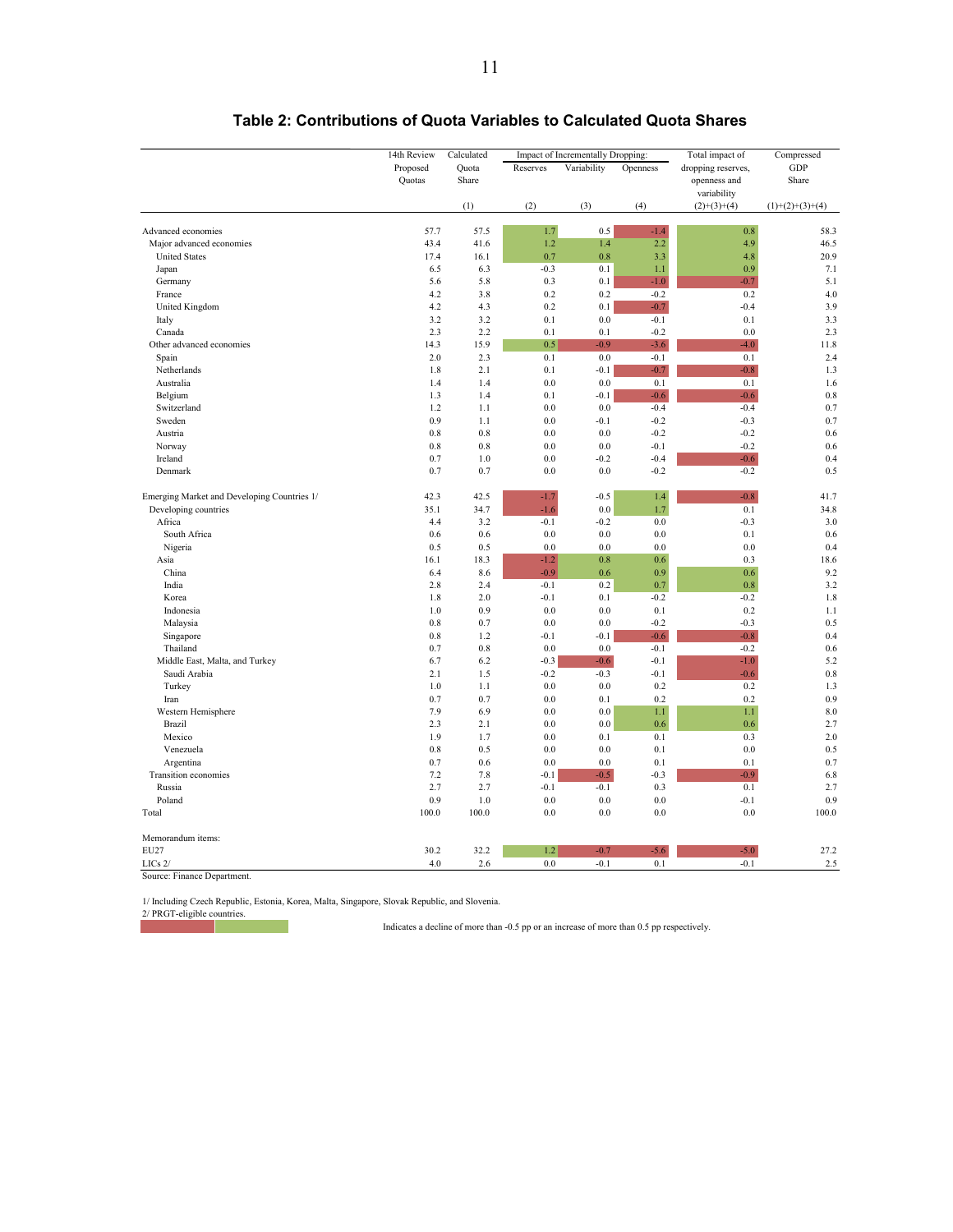# **III. QUOTA FORMULA VARIABLES**

12. **This section reviews a number of issues raised to date with the formula variables and reports on the results of additional technical work.** To keep the exercise manageable, it focuses on those topics that were highlighted in the September 2011 meeting and gained the most traction in previous Board discussions. Additional topics could be explored as the review proceeds, keeping in mind the need for a broad consensus for any changes.

# **GDP**

1

13. **It is generally agreed that GDP is the most important quota variable.** It provides a comprehensive measure of economic size and is a widely reported and used measure that is available on a timely basis for the vast majority of the membership. GDP is measured as a 3 year average. This change from using a single year was introduced as part of the 2008 reform to ensure that quota adjustments are not unduly influenced by temporary fluctuations in GDP or exchange rates (in the case of market GDP).

14. **GDP is relevant for the multiple roles of quotas.** Market GDP has been viewed as the single most relevant indicator of a member's ability to contribute to the Fund's finances, though it is not the only such measure. GDP is also relevant to a member's potential demand for Fund resources, and staff reports on requests for exceptional access are required to provide information on access in terms of GDP (and other supplementary metrics) in a standard table.<sup>11</sup> PPP GDP has been viewed as a relevant measure of members' weight in the global economy from the perspective of the Fund's non-financial activities. The GDP blend variable also captures dynamism, as reflected in the rising share of EMDCs in the global total for this variable in light of their more rapid economic growth; this trend is expected to continue in coming years (see Figure 2).

15. **The current GDP blend variable represented a difficult compromise.** PPP GDP was introduced into the formula for the first time as part of the 2008 reform. It was given a 40 percent weight in the GDP blend, taking account of the central role of quotas in the Fund's financial operations for which market GDP is the most relevant indicator. It was also agreed to include PPP GDP (and compression) in the formula for a period of 20 years, after which the scope for retaining them should be reviewed. Since the 2008 reform, Directors have continued to express diverging views on the relative importance of market vs. PPP GDP in the formula. While staff sees an analytical case for including both, the weights are a matter for judgment and could be revisited as part of the review.

<sup>11</sup> *The Acting Chair's Summing Up Review of Access Policy Under the Credit Tranches and the Extended Fund Facility, and Access Policy in Capital Account Crises-Modifications to the Supplemental Reserve Facility and Follow-Up Issues Related to Exceptional Access Policy*, (3/5/2003). As noted in Annex III of *Quota Formula Review—Data Update and Issues* (8/17/2011), there are indications that market GDP is closely linked to members' access to Fund resources in recent exceptional access cases.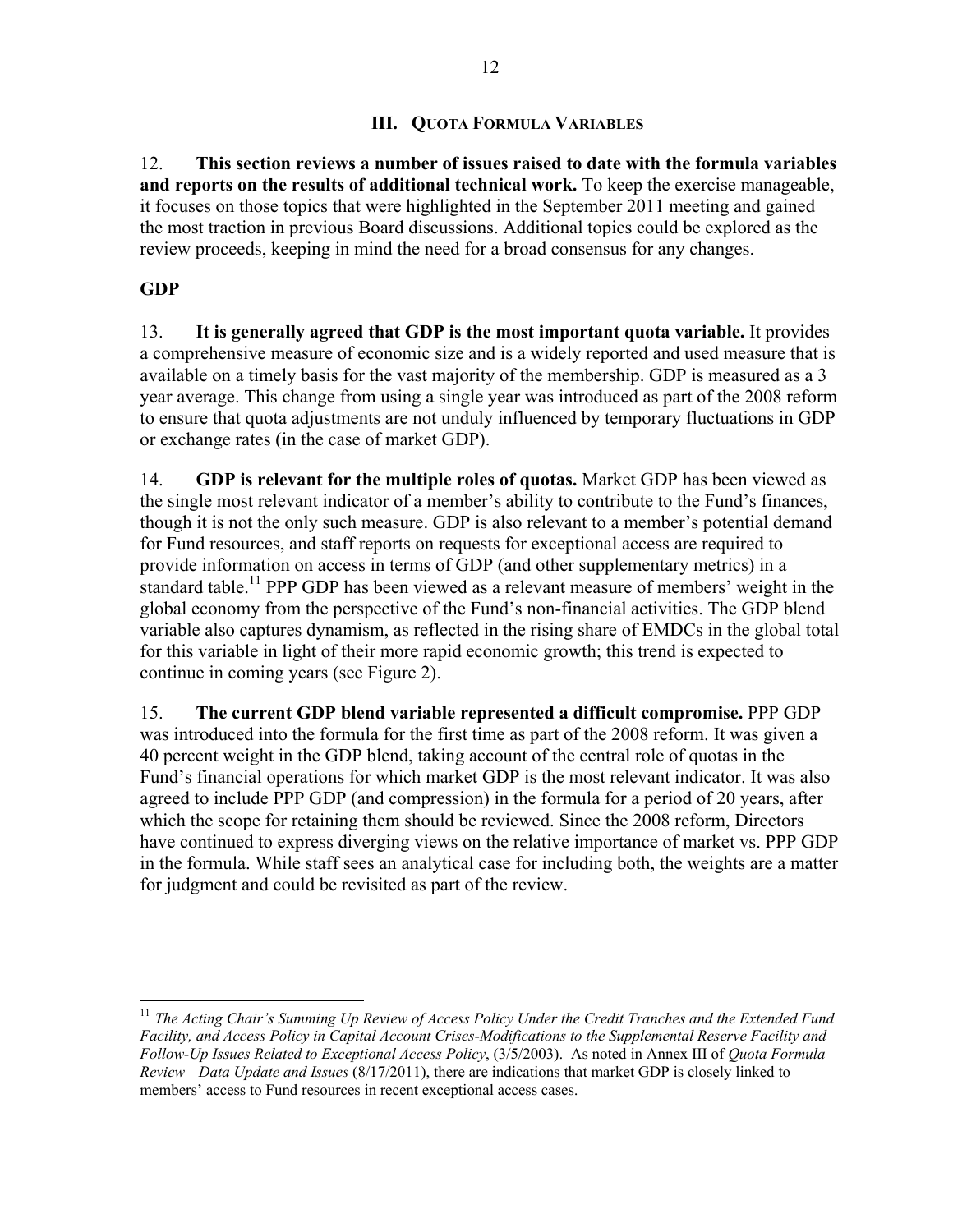16. **A global exercise has been launched to update the PPP GDP data.** This project, coordinated by the International Comparison Program (ICP), will update the underlying price surveys from 2005 to 2011 and further broaden the coverage to at least 154 countries.<sup>12</sup> The new data are expected to be published in December 2013, just before the deadline for completing the  $15<sup>th</sup>$  Review. Staff has been discussing with the World Bank the scope for advancing the timetable but prospects appear slim at this stage given the large number of countries and organizations involved. Accordingly, it is not yet clear whether the results will be available in time to be taken into account in the  $15<sup>th</sup>$  Review (see Box 3).



## **Figure 2: Projected GDP Blend Shares for EMDCs 1/**  (In percent)

1

 $12$  The revisions are expected to be more limited than the previous survey, which resulted in a substantial improvement in methodology and consistency. Nonetheless, the changes could be significant in some cases.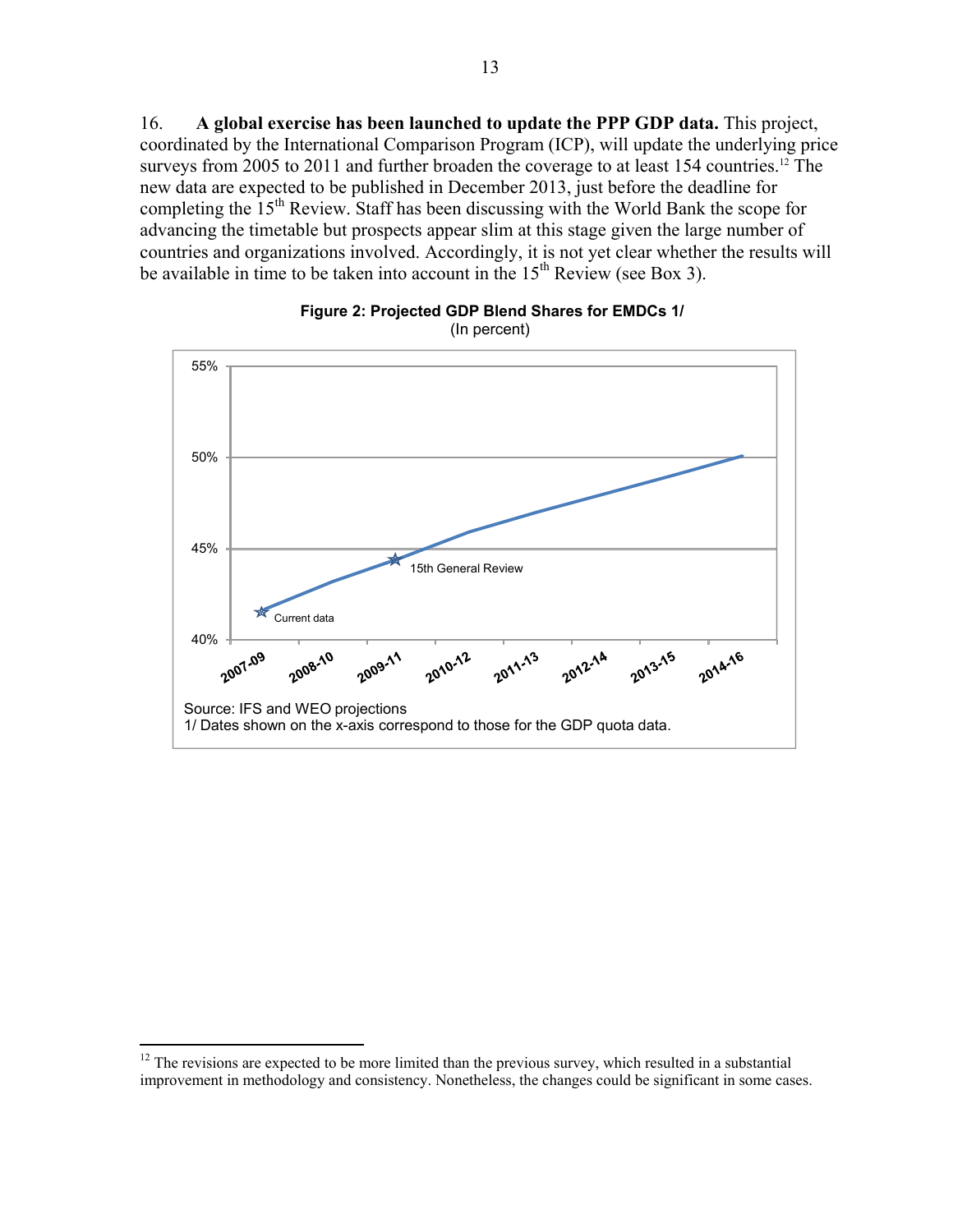# **Box 3: The International Comparison Program**<sup>1,2</sup>

**Worldwide PPP-based comparisons of GDP require a comprehensive data collection effort beyond what national statistical offices do**. This work has been the objective of the International Comparison Program which began in 1968 as a modest research project jointly conducted by the United Nations Statistical Division and the International Comparisons Unit of the University of Pennsylvania. The first round of the ICP in 1970 included only 10 countries but this grew to 146 countries for the 2005 round.

**Regionalization of the effort began after the 1975 comparison and the Eurostat-OECD PPP Program became part of the ICP in the early 1980s**. The first time all regions of the world were covered was in 1993. Since 1993, the World Bank has been the global coordinator for the ICP. The most current round of the ICP is the 2005 comparison, but work on a 2011 round is ongoing.

**The 2005 round of the ICP was an unprecedented global statistical effort and represented a major overhaul**. The number of participating economies far exceeded that of any previous ICP survey. Work was done in six "regions" of the world (Africa, Asia, CIS, OECD-Eurostat, South America, and West Asia), overseen by the ICP Global Office in the World Bank. National agencies were responsible for conducting surveys and regional agencies worked on regional comparisons which were then combined in a world comparison. Regional estimates of PPPs were linked into a global data set so that economic activity and price levels could be compared between economies in different regions. The improvements made in this round of the ICP made it feasible to include PPP GDP estimates into the quota formula as part of the 2008 reform. The forthcoming 2011 round of the ICP seeks to make further headway in strengthening the PPP data, and the results are expected to become available at end-2013.

**In addition to being included in the IMF's quota formula, the PPP data are widely used**. These data are used by researchers as well as a large number of international and regional organizations, including for poverty headcounts (World Bank), WEO (IMF), allocation of structural and cohesion funds (European Commission), Human Development Index (UNDP), Health inequality assessment (WHO), and assessing per capital expenditures in education (UNESCO).

 $\overline{\phantom{a}}$  , where  $\overline{\phantom{a}}$ 

<sup>&</sup>lt;sup>1</sup> Prepared jointly with STA.

 $2^2$  Comprehensive information on the ICP can be found at the following website: http://siteresources.worldbank.org/ICPEXT/Resrouces/ICP\_2011.html.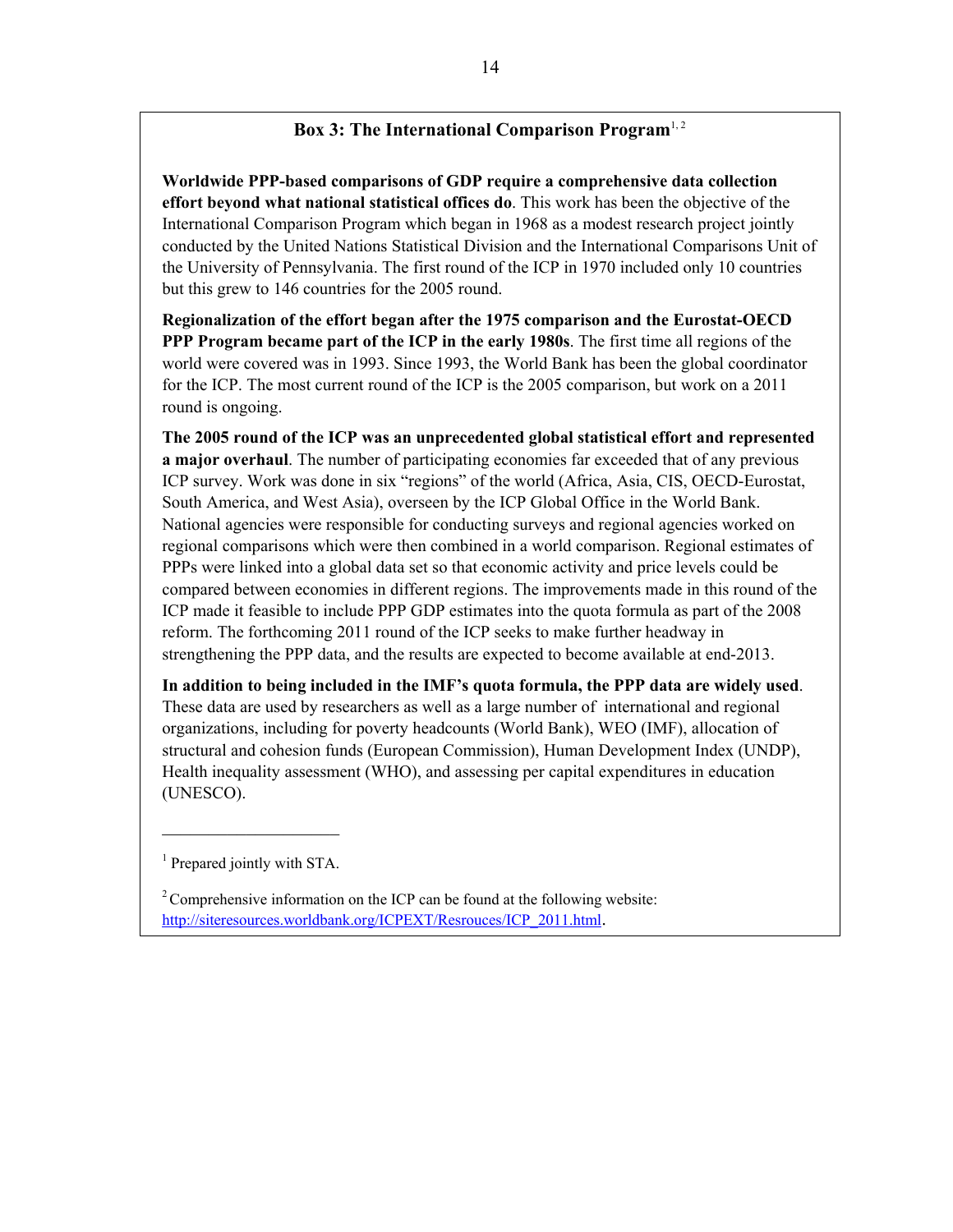## **Openness**

1

17. **Openness attempts to reflect members' integration in the world economy.** The basic premise underlying its inclusion is that countries that are relatively more open to trade and financial flows may have a greater stake in promoting global economic and financial stability. Openness may also have a bearing on a member's ability to make financial contributions to the Fund as well as on its potential need for Fund resources. Some have questioned the validity of these arguments, noting that larger economies tend to be more closed, but still have major stakes in globalstability, and argued that openness should be removed from the formula or its weight reduced. In practice, the marginal impact of the openness variable is to raise the CQS for countries that are more open and lower it for countries that are less open relative to the shares that would be implied by GDP. As discussed above, the impact can be significant in some cases.

18. **A long-standing view has been expressed that openness should in principle be measured on a value added rather than a gross basis.** This would help avoid the problem of double counting cross-border flows which occurs when trade is measured on a gross basis. This effect tends to be magnified over time as the share of trade in global value added increases, reflecting greater vertical integration and trade in intermediate goods, and can result in large shares for smaller highly open economies. For this reason, the scope for measuring openness on a value added rather than a gross basis was one of the issues identified for further work at the conclusion of the 2008 reform. As discussed in the September 2011 paper, however, such a shift does not seem feasible in the near term due to continued data availability constraints.<sup>13</sup>

19. **Another issue discussed in the 2008 reform is the appropriate treatment of intracurrency union flows.** Some have argued that these flows should be excluded as they take place in a common domestic currency and may exaggerate a member's broader integration into the global economy. In addition, it was argued that, since trade takes place in a common currency, the existence of a currency union might reduce an important source of balance of payments risk for its members. Staff has explored this issue on several occasions in the past.<sup>14</sup> This work has identified both conceptual and practical data difficulties with singling out intra-currency union flows for differential treatment. Moreover, the European crisis has further highlighted the potential for members of a currency union to experience balance of payments pressures that could lead to requests for use of Fund resources. Thus, while members of currency unions may benefit from the openness variable when current account flows are highly integrated within the union, the issue appears to be related more to the design of the openness variable itself (i.e., the reliance on gross flows as noted above) than to membership in a currency union per se. Thus, it may be better considered as part of the broader review of the role and weight of openness in the formula.

 $<sup>13</sup>$  Note that in the forthcoming implementation of BPM6 (Balance of Payments and International Investment</sup> Position Manual,  $6<sup>th</sup>$  edition) in the latter half of 2012, the measure of some types of exports and imports will more closely approximate value added trade.

<sup>14</sup> See, for example, *A New Quota Formula—Additional Considerations* (3/14/07, pp. 11-13).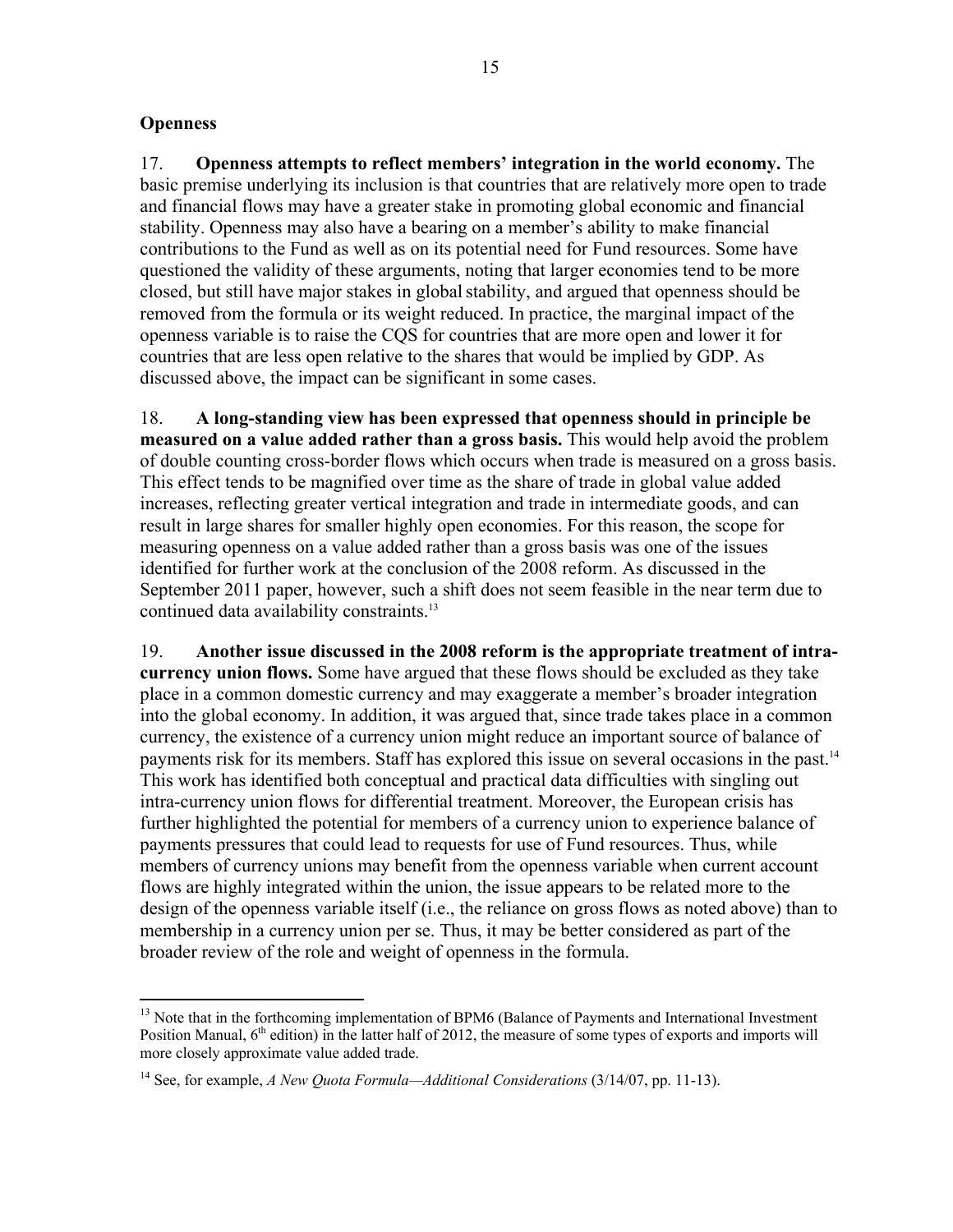20. **The scope for giving more weight to financial openness has been raised in the past and was highlighted again by some Directors in September.** Financial openness has long been viewed as potentially relevant to the multiple roles of quotas.<sup>15</sup> The conceptual case has been broadly similar to that for the existing openness variable: that integration in global capital markets is an important indicator of a member's stake in the global economy and global financial stability. Furthermore, as financial openness reflects not only a country's external financial assets but also liabilities, it may have a bearing on potential demand for Fund resources. Financial openness is already captured to some extent in the existing openness variable, where investment income represents about 16 percent on average of total current account flows. Thus, the practical question is whether this weight should be increased or, alternatively, whether a new financial openness variable should be introduced.

21. **In previous discussions, the International Investment Position (IIP) has been identified as the most promising option if such a variable was to be introduced.**16 The IIP provides a quantitative measure of a member's foreign financial asset and liability position, and thus in principle captures the extent of investment in a country by non-residents and of investment abroad by residents of the same country. There have been significant improvements in measurement of IIP in recent years, which have led to the inclusion of a broader range of assets and liabilities. However, country coverage remains limited and as of the data cut-off for the current quota database, 2009 IIP data were available for 102 members (compared with 99 countries at the time of the cut-off for the 2008 database). Moreover, a few members with international financial centers have very large shares in global IIP. To the extent that these shares effectively reflect stocks of non-residents, where the member is acting as a conduit, it is doubtful that they should be included in the data used for quota calculations.

# 22. **A breakdown of the available IIP data sheds further light on its main**

**components and its evolution over time.** Several aspects can be noted. First, as discussed in the past, IIP stocks remain heavily dominated by advanced economies, amounting to over 85 percent of the global total in 2009 (Table 3 and Figure 3). Second, IIP stocks have grown rapidly in recent years, by 41 percent since 2005 for advanced economies and 81 percent for EMDCs (but from a much smaller base). For advanced economies, financial derivatives have been an important source of growth (increasing from 3 to 10 percent of the total) but are highly concentrated in a handful of countries. Third, portfolio debt instruments are an important component for advanced economies but comprise a smaller share for EMDCs. Fourth, for EMDCs, reserves comprise nearly half of the IIP on the asset side and 22 percent overall, and are already captured separately in the quota formula.

<sup>1</sup> 15 See, for example, *Quota Distribution-Selected Issues* (7/17/03).

<sup>16</sup> See *A New Quota Formula—Additional Considerations* (3/14/07, pp 6-10).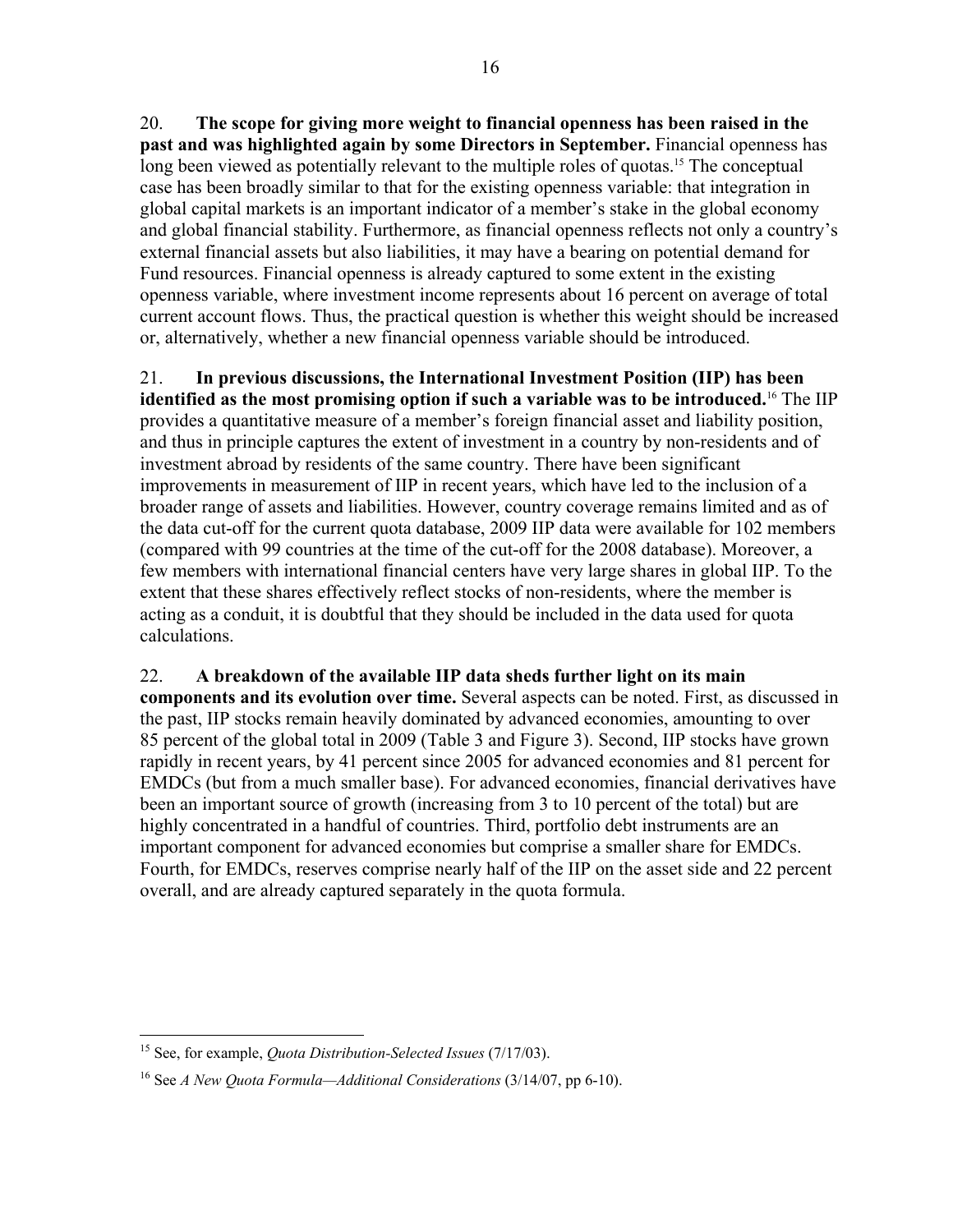## **Figure 3**. **Composition of IIP in 2009**



23. **The above discussion raises questions concerning the suitability of IIP for inclusion in the quota formula.** First, as noted, IIP data coverage is still only partial, and the data gaps are particularly acute for countries in the Middle East and Sub-Saharan Africa. Second, increasingly complex international financial transactions pose measurement challenges and there are particular issues with international financial centers (Box 4). Third, there is some overlap with existing variables in the case of reserves.

24. **Staff has also explored the scope for using other data sources to fill in the gaps in IIP coverage.** One option is the dataset compiled by Lane and Milesi-Ferretti, which covers 178 countries and has been used in a variety of research and analytical work. However, this data set is subject to the same conceptual and measurement issues as the IFS' IIP data set since it relies heavily on those data and methodology. It also involves significant estimation and assumptions for the countries who do not report to IFS. On balance, staff does not propose use of this data set.

25. **A further alternative that has been considered in the past is investment income.** As noted, investment income is already included in the openness variable and therefore not constrained by data availability. Thus, it could potentially be used as a proxy for financial openness and assigned a larger weight. As shown in Table 3, the overall distribution of investment income flows is broadly similar to that for IIP, though there are some differences for individual countries. Nonetheless, some significant issues remain. Rates of return on similar investments vary substantially across countries arising from a lack of congruence between stocks and flows for a variety of reasons (e.g., exchange controls, domestic legislation, etc.) making it an imperfect substitute for the underlying stock measure. Other measurement issues include under-recording of investment income receipts, $17$  as well as the

 $17$  This issue appears to be receding over time: recorded payments exceeded recorded receipts by US\$125 billion per year in 1994-2000 (*Annual Report of the IMF Committee on Balance of Payments Statistics*, 2001) but the differential fell to US\$47 billion in 2006-09.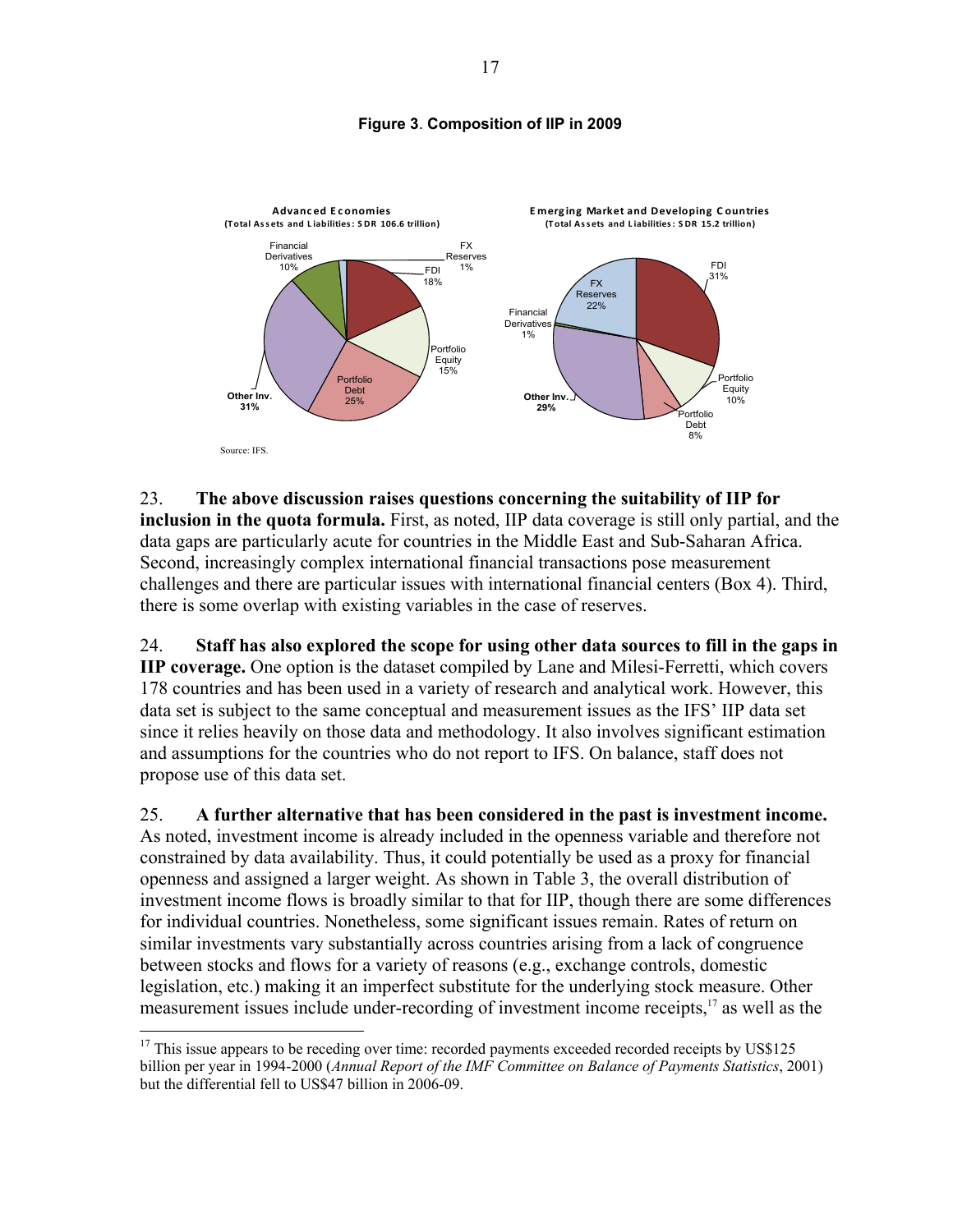recording of credit and debit components on a net rather than on a gross basis.<sup>18</sup> Also, as with IIP, such a measure gives a large weight to countries that are international financial centers. For example, while the average for the membership's investment income with respect to its market GDP (2007-09) is about 11 percent, there are 146 members whose ratios are below this threshold (over three-fourths of the membership), 30 members with ratios between 11 percent and 33 percent (including the United Kingdom), and 11 members with ratios higher than 33 percent (Luxembourg, Ireland, Switzerland, Singapore, Bahrain, Iceland, Malta, Equatorial Guinea, Timor-Leste, Kiribati, and Tuvalu).

26. **Staff has also explored whether alternative openness indicators have added information in terms of explaining members' potential need for Fund resources.** As noted above, this is only one of the rationales for including openness in the quota formula. One way of approaching this question is to examine the extent to which the impact of the openness variable, as measured by the differences in shares between openness and GDP, is correlated with actual requests for use of Fund resources. If a significant positive correlation exists, one could conclude that openness is adding value at least in terms of reflecting potential demand for Fund resources. Figure 4 presents the results for the 20-year period from 1990-2009.<sup>19</sup> The correlation is essentially zero for the existing openness variable and for trade openness, and negative for investment income and for a variable that combines trade openness with investment income flows in equal weights. Thus, it does not appear from this measure that financial openness (or the current openness variable) has significant predictive power in terms of members' potential need to use Fund resources.

27. **On balance, staff continues to see significant challenges with proposals to increase the weight of financial openness in the formula.** Official IIP data are not yet sufficiently comprehensive, and an examination of their composition raises questions regarding their suitability for quota calculations. Investment income flows could serve as a proxy, but also have measurement issues and leave unresolved the question of how to treat countries that are significant international financial centers. If these data were to be used, the question would arise of whether there is a need to make adjustments to the data in such cases. As noted, this practice was discontinued as part of the 2008 reform, and has been seen as arbitrary and controversial in the past.

28. **Recent staff work on interconnectedness suggests a further potential avenue for future exploration but does not yet appear sufficiently advanced to be a candidate for inclusion in the quota formula.** A number of IMF studies have developed measures for evaluating financial or trade inter-linkages based on network analysis to assess the extent to

<sup>&</sup>lt;sup>18</sup> For instance, reinvested earnings reflect net profits or net losses for direct investment abroad on the credit side; similarly for foreign direct investment in the reporting country on the debit side. The recording on a net basis in the formula is due to lack of more disaggregated information reported by the members.

 $19$  The correlation is between a binary variable indicating the approval of a Fund arrangement and the difference between shares in openness and GDP. For country "i" in year "t", the binary variable takes the value of 1 if an IMF arrangement was approved in a particular year and 0 otherwise.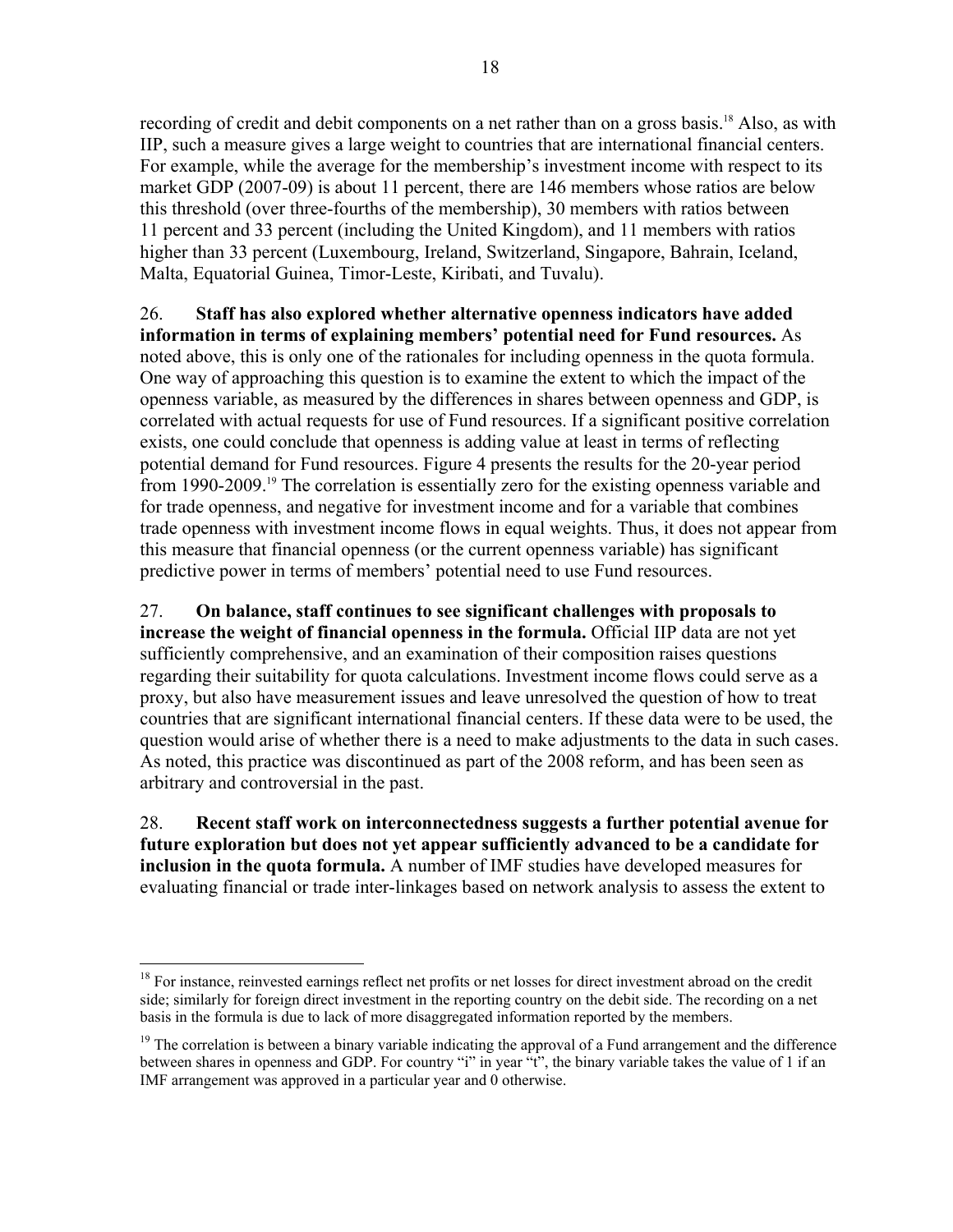which a financial or trade sector in a country is "central" in the global system. <sup>20</sup> The network is defined as a set of bilateral financial or trade relationships expressed in a matrix form whose elements are qualitative indicators, based on whether a link between different jurisdictions exists or not. A number of measures of "centrality" are calculated for each country, and all countries are then ranked by each of the measures. While the analysis and the rankings provide a wealth of useful information, there are a number of important limitations in terms of its potential use at this stage for the quota formula: (i) current measures are predominantly qualitative indicators (rankings); (ii) given data limitations, even these rankings are obtained using data only for banking sectors in case of financial interconnectedness and using only trade in goods in case of trade interconnectedness; and (iii) bilateral banking statistics report data only for 42 countries with data for non-reporting countries obtained solely from the reporting country data, and linkages between nonreporting countries are not reflected in the statistics. Table 4 shows countries' rankings based on financial interconnectedness, which deviate significantly from rankings according to shares in investment income and IIP, highlighting some of the conceptual and measurement differences between these variables.





Source: Finance Department.

1

1/ Trade openness is defined as openness minus investment income. Openness indicators are adjusted for economic size and calculated as the difference between the country's share in openness and its share in GDP.

2/ Need for Fund resources is a binary variable indicating the approval of an IMF arrangement.

<sup>20</sup> See *"Understanding Financial Interconnectedness"* (10/4/2010, page 4). See also "*Integrating Stability Assessments Under the Financial Sector Assessment Program into Article IV Surveillance: Background Material*" (08/27/2010) and Errico, Luca and Allesandro Massara (2011): *Assessing Systemic Trade Interconnectedness – An Empirical Approach*, IMF WP 214.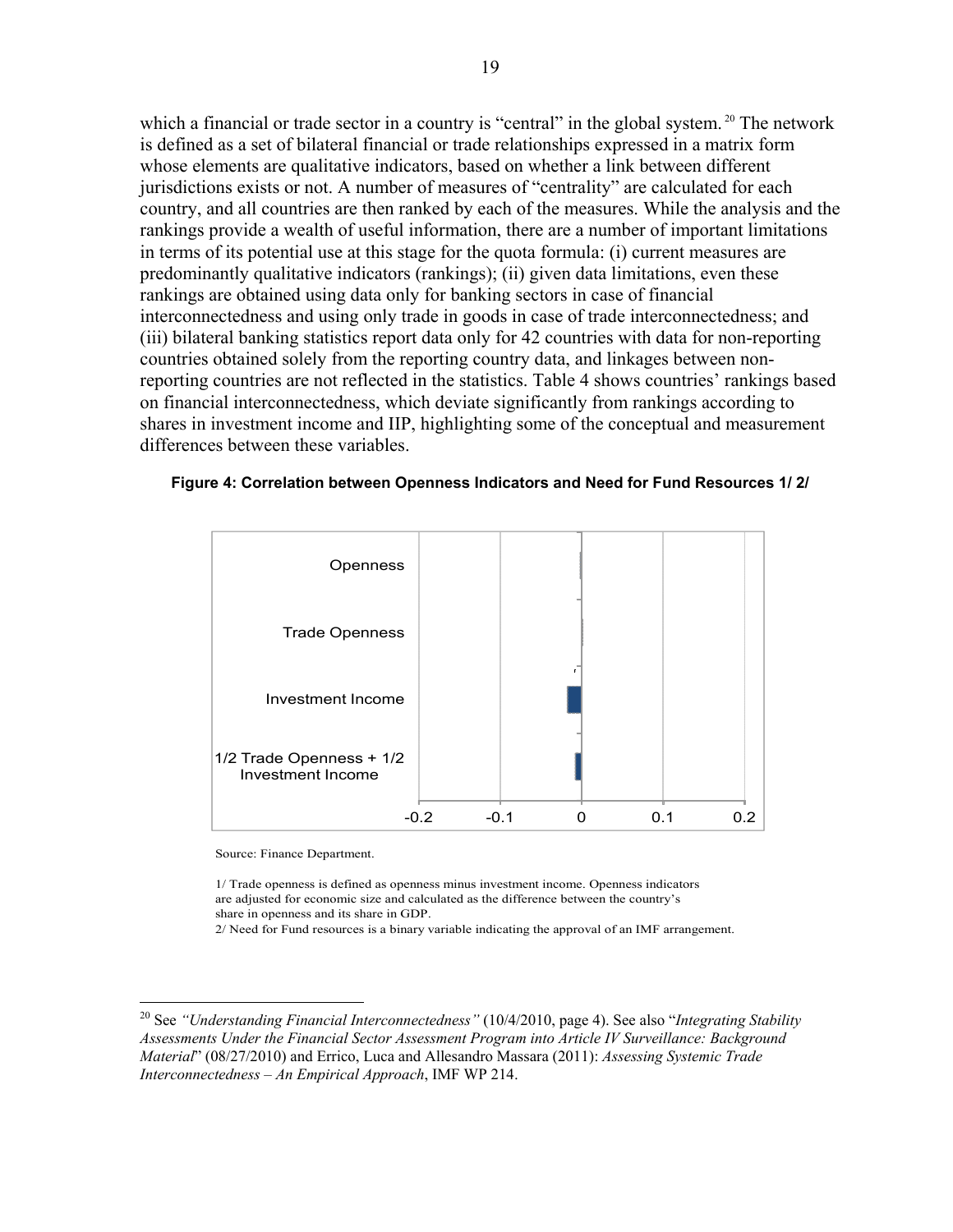## **Table 3: Measures of Financial Openness 1/ (as percent of total)**

|                                                    | 2009        | 2005-09        |             |
|----------------------------------------------------|-------------|----------------|-------------|
|                                                    | IIP         | Inv. Income 2/ | Inv. Income |
| <b>Advanced economies</b>                          | 85.8        | 83.1           | 82.1        |
| Major advanced economies                           | 58.1        | 56.1           | 54.4        |
| Canada                                             | 1.4         | 2.1            | 2.1         |
| France                                             | 7.1         | 6.2            | 6.0         |
| Germany                                            | 6.8         | 7.6            | 7.3         |
| Italy                                              | 3.1         | 2.9            | 2.8         |
| Japan                                              | 4.7         | 3.7            | 3.6         |
| United Kingdom                                     | 14.6        | 13.1           | 12.7        |
| <b>United States</b>                               | 20.2        | 20.6           | 20.0        |
| Other advanced economies                           | 27.7        | 27.0           | 27.6        |
| Australia                                          | n.a.<br>2.3 | n.a.<br>2.4    | 1.4<br>2.3  |
| Belgium<br>Ireland                                 | 3.5         | 3.4            | 3.3         |
| Netherlands                                        | 3.5         | 3.9            | 3.8         |
| Spain                                              | 2.7         | 2.6            | 2.5         |
| Switzerland                                        | 2.8         | 3.0            | 2.9         |
| Luxembourg                                         | 6.6         | 4.9            | 4.8         |
|                                                    |             |                |             |
| <b>Emerging Market and Developing Countries 3/</b> | 14.2        | 16.9           | 17.9        |
| Developing countries                               | 11.4        | 13.2           | 14.3        |
| Africa                                             | 0.6         | 0.8            | 1.1         |
| Nigeria                                            | 0.1         | 0.2            | 0.2         |
| South Africa                                       | 0.3         | 0.3            | 0.3         |
| Asia                                               | 7.9         | 8.8            | 8.6         |
| China                                              | 4.9         | 5.0            | 4.9         |
| India                                              | 0.5         | 0.4            | 0.4         |
| Indonesia                                          | 0.2         | 0.3            | 0.3         |
| Korea                                              | 0.7         | 0.5            | 0.5         |
| Malaysia                                           | 0.2         | 0.4            | 0.3         |
| Singapore                                          | 1.1         | 1.6            | 1.6         |
| Thailand                                           | 0.2         | 0.3            | 0.3         |
| Middle East, Malta & Turkey<br>Saudi Arabia        | 0.7<br>n.a. | 0.9            | 1.7<br>0.3  |
| Turkey                                             | 0.3         | n.a.<br>0.3    | 0.3         |
| Western Hemisphere                                 | 2.2         | 2.8            | 2.7         |
| <b>Brazil</b>                                      | 0.8         | 0.8            | 0.8         |
| Mexico                                             | 0.4         | 0.5            | 0.4         |
|                                                    |             |                |             |
| Transition economies                               | 2.7         | 3.7            | 3.7         |
| Russia                                             | 1.1         | 1.6            | 1.5         |
| Total                                              | 100.0       | 100.0          | 100.0       |

Source: Finance Department.

n.a. = not available

1/ IIP includes 102 countries; Investment Income covers 185 countries.

2/ Data for those members with IIP data only.

3/ Including Czech Republic, Estonia, Korea, Malta, Singapore, Slovak Republic and Slovenia.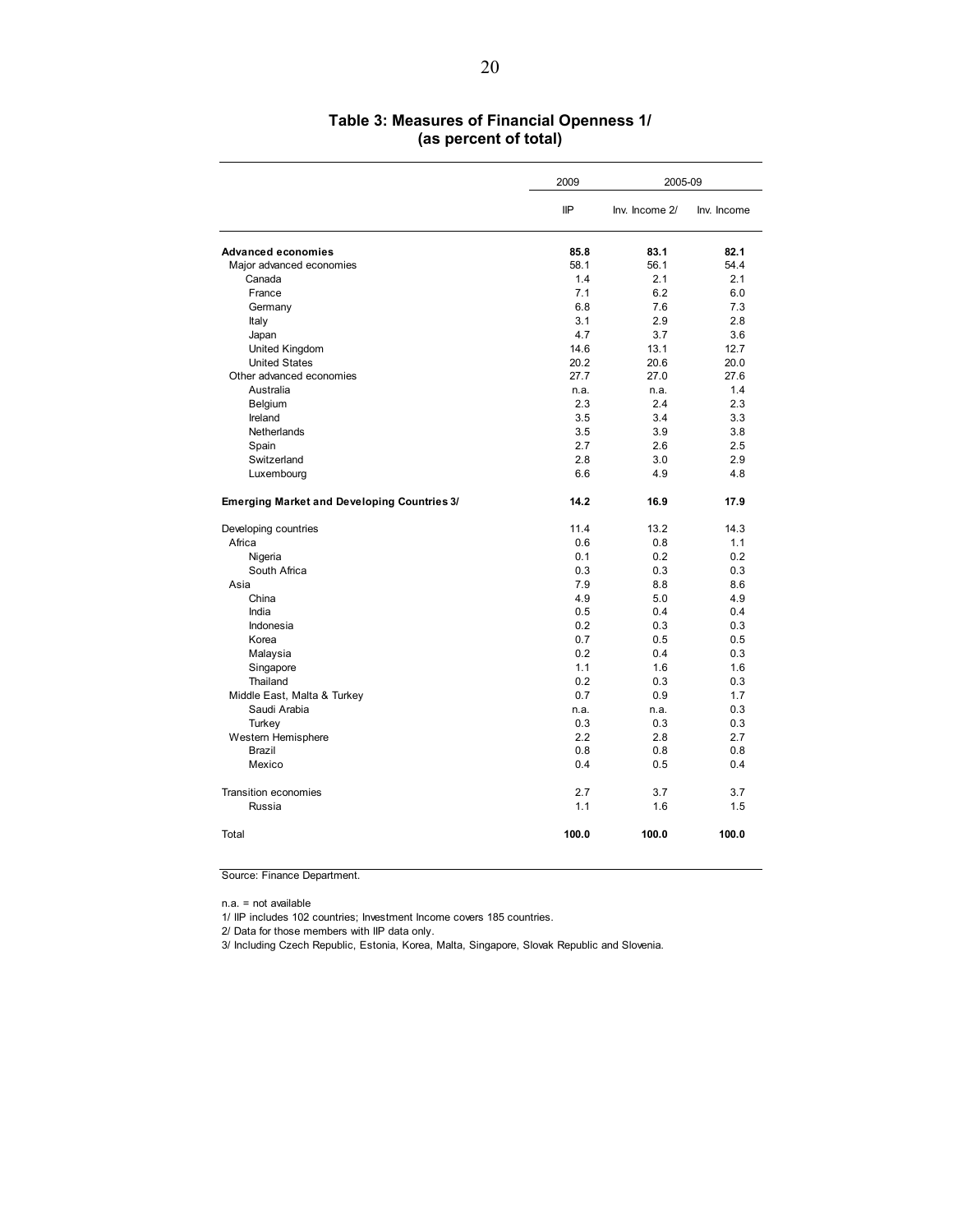|                      | Investment<br>Income | <b>IIP</b>     | Inter-<br>connectedness 2/ |
|----------------------|----------------------|----------------|----------------------------|
|                      |                      |                |                            |
| <b>United States</b> | $\mathbf 1$          | 1              | 10                         |
| United Kingdom       | $\overline{2}$       | $\overline{2}$ | $\mathbf 1$                |
| Germany              | 3                    | 3              | $\overline{2}$             |
| France               | 4                    | 4              | 3                          |
| Luxembourg           | 5                    | 5              | $\overline{7}$             |
| China 3/             | 6                    | $\overline{7}$ | 34                         |
| Ireland              | $\overline{7}$       | 9              | 9                          |
| Netherlands          | 8                    | 8              | 6                          |
| Japan                | 9                    | 6              | 14                         |
| Italy                | 10                   | 10             | 8                          |
| Spain                | 11                   | 12             | 11                         |
| Switzerland          | 12                   | 11             | 4                          |
| Belgium              | 13                   | 13             | 5                          |
| Canada               | 14                   | 14             | 14                         |
| Russia               | 15                   | 19             | 31                         |
| Sweden               | 16                   | 16             | 16                         |
| Singapore            | 17                   | 17             | 12                         |
| Australia            | 18                   | 18             | 17                         |
| Norway               | 19                   | 20             | 33                         |
| Austria              | 20                   | 15             | 13                         |
| Denmark              | 21                   | 21             | 18                         |
| <b>Brazil</b>        | 22                   | 23             | 32                         |
| Portugal             | 23                   | 25             | 23                         |
| Finland              | 24                   | 22             | 27                         |
| Hungary              | 25                   | 29             | 54                         |
| Korea                | 26                   | 24             | 22                         |
| Saudi Arabia         | 27                   | n.a.           | 40                         |
| India                | 28                   | 28             | 29                         |
| Greece               | 29                   | 26             | 39                         |
| Mexico               | 30                   | 27             | 49                         |

**Table 4. Countries' Rankings according to Financial Openness and Interconnectedness 1/** 

Sources: IFS and IMF staff calculations.

1/ Table shows the top 30 countries ranked according to their shares in investment income in 2008 (to match the dat for interconnectedness rankings which were available only for 2008) and the corresponding rankings in IIP shares. 2/ Based on *"Integrating Stability Assessments Under the Financial Sector Assessment*

*Program into Article IV Surveillance: Background Material"* (08/27/2010).

3/Data for interconnectedness for China does not include data for Hong Kong SAR and Macao SAR.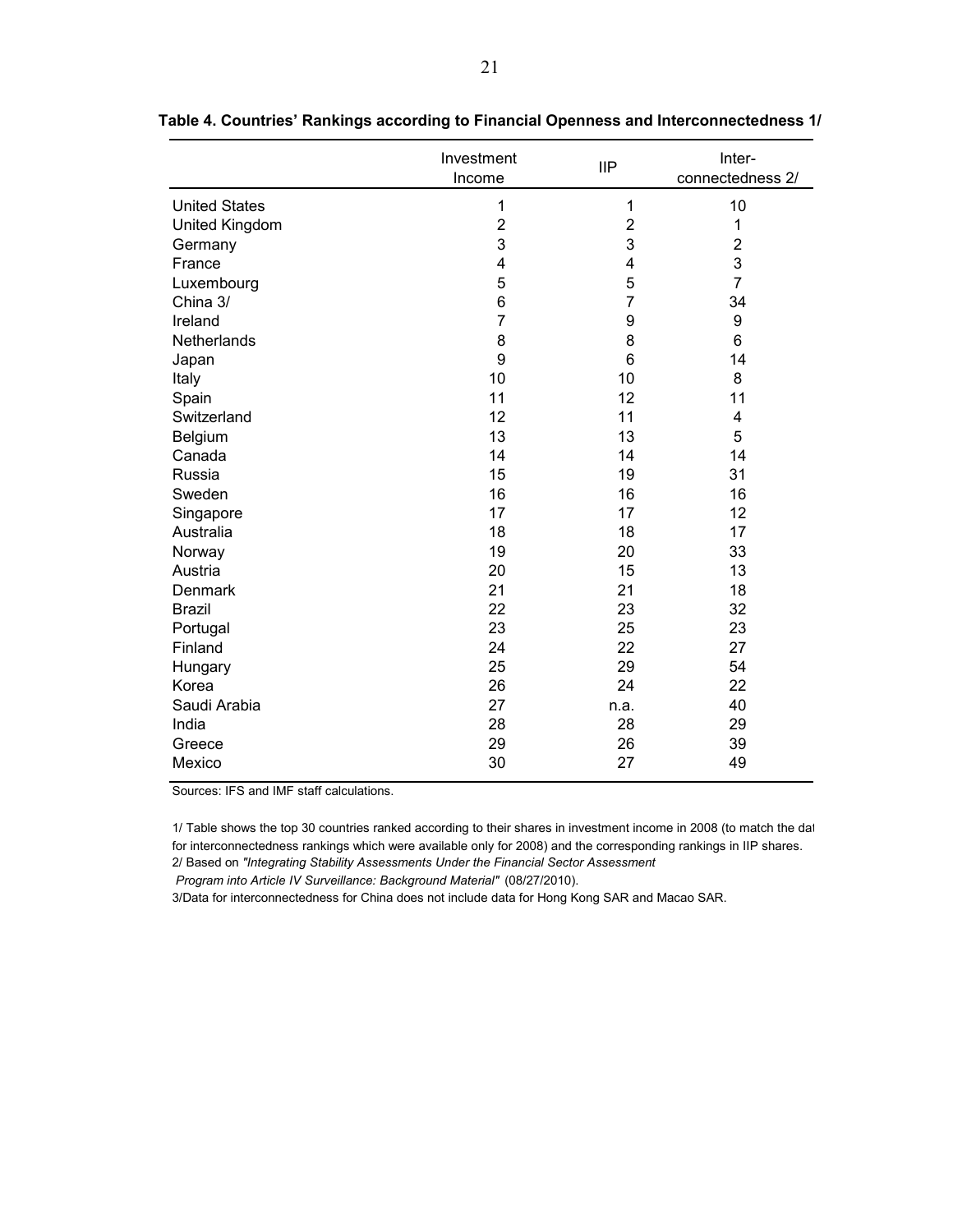## **Box 4. Financial Openness: Conceptual Issues and Data Limitations**<sup>1</sup>

**There are a number of data and conceptual issues with measures of financial openness.** A proxy for financial openness that has received attention is the international investment position of countries (IIP). As noted in text, while coverage has been improving, data for IIP are still not available for a significant number of members. The lack of source IIP data is particularly acute for countries in the Middle-East and sub-Saharan Africa. In addition, the increasingly complex international financial transactions pose measurement challenges. Data for small financial centers that tend to have very large and volatile gross positions relative to their economic size (mainly in the Caribbean), also raise measurement issues. Following the BoP conventions, transactions are recorded according to the residency principle, such that banking centers with many branches and subsidiaries in other countries tend to have the highest gross positions in external assets and liabilities (e.g., in Europe the UK with gross positions exceeding 600 percent of GDP in 2010, and Switzerland). An additional source of distortion is the discrepancy between current account transactions and financial flows, i.e., net errors and omissions. The most robust segment of the data relates to official reserves. An alternative proxy for financial openness is the investment income for cross-border activities. This is available for most members, but as noted in text, it is affected by the same methodological issues as IIP, as well as additional measurement issues for some countries.

**There are currently no official data sets which can be used to gap fill the data for IIP**. The data set prepared by Lane and Milesi-Ferretti  $(L-MF)^2$  provides time series for the IIP of 178 members. This data set suffers from the same conceptual and measurement issues as discussed above. The methodology relies on a mix of (i) direct measures of stocks (which are available for almost all of the AEs), and (ii) cumulative flows with valuation adjustments (which are applied mostly to EMDCs to generate their IIP stock estimates). It relies on other sources for underlying IFS data (e.g., the World Bank's Global Development Finance database, the IMF's World Economic Outlook, the IMF's Coordinated Portfolio Investment Survey [CPIS], the Bank of International Settlements [BIS] data, OECD data, national sources, etc.) which could be used as alternative data sets to gap fill the data. However, this requires decisions about appropriate valuation techniques (price adjustments to stocks and flows, exchange rate corrections, book value adjustment, etc.) and assumptions to estimate IIP time series in the same investment categories as the ones used by IFS's IIP.

1 Prepared jointly with STA.

 $\mathcal{L}_\text{max}$ 

<sup>2</sup> See The External Wealth of Nations Mark II: Revised and Extended Estimates of Foreign Assets and Liabilities, 1970–2004, Philip Lane and Gian Maria Milesi-Ferretti (Journal of International Economics 73 [2007] pp. 223-250).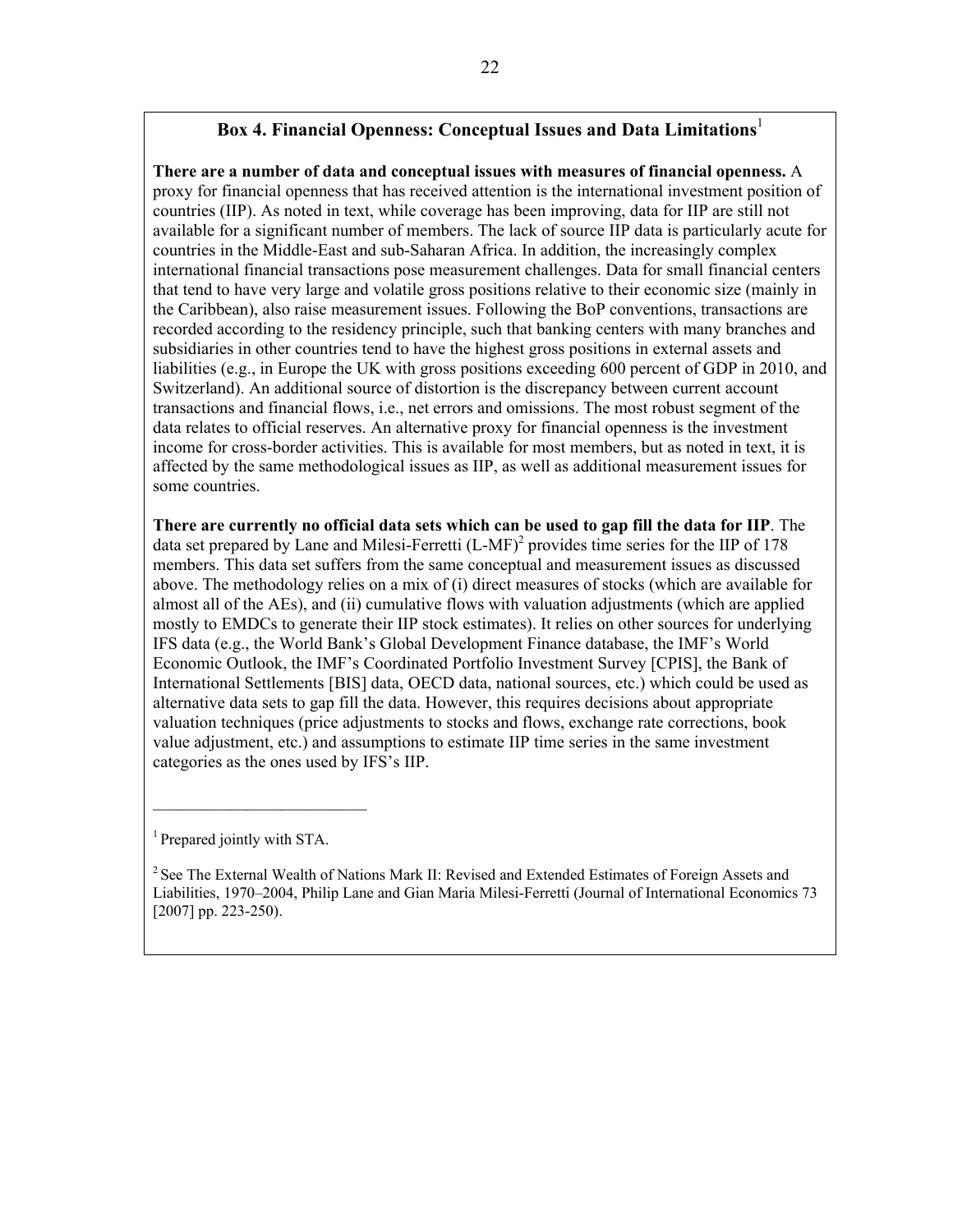## **Variability**

 $\overline{a}$ 

29. **Variability is intended to capture members' vulnerability to balance of payments shocks and potential need for Fund financing.** As with openness, variability has been included in the quota formula since Bretton Woods, and has been modified over time, most recently in 2008 when it was updated to include net capital flows in order to take into account their growing importance in the global economy.<sup>21</sup> However, there have been continued questions regarding the extent to which it adequately captures what is intended. Staff examined in detail a range of possibilities for reform as part of the work for the 2008 reform, and this work was updated in 2009.<sup>22</sup> The options considered included: scaling the existing measure of variability to GDP or the average of current receipts and net capital flows; use of a three- versus five-year trend; focusing on downside or extreme variability; and summing variability of current receipts and variability of net capital flows. In addition, staff also explored broader indicators such as volatility of GDP growth, volatility of consumption growth and measures of consumption risk sharing. None of these measures proved clearly superior to the current variable.<sup>23</sup>

30. **The recent sharp increase in demand for Fund resources provides more data to assess the predictive powers of variability as a measure of potential need.** Figure 5 plots the shares in the GDP blend against the shares in variability of members with and without GRA programs since September 2008. While the majority of the program countries (27 out of 34 members, or 79 percent) have larger variability shares than their shares in GDP, this proportion is broadly the same as for the group of countries that have not had IMF arrangements (116 out of 153 members, or 76 percent). Thus, it is not clear from such a simple analysis that variability provides any additional information.

31. **Staff has also sought to explore this issue in more depth.** First, the correlation between variability (both the current measure and some of the alternatives explored earlier) and actual use of Fund resources was estimated for a larger sample. The methodology used is the same as that for financial openness reported above. Specifically, for the period 1990- 2009, the correlations compare the difference between a country's share in variability and its share in GDP with a binary variable that takes the value 1 if an arrangement was approved in a particular year (and 0 otherwise). The results show only a very small and in most cases

 $21$  Appendix II provides more information on the evolution of the variability measure, including some alternative definitions, as well as analysis of variability as an indicator of potential balance of payments need.

<sup>22</sup> See Appendix 1 of *Quota and Voice Reform – Stocktaking and Further Considerations* (07/11/07); Appendix 2 of *Quota and Voice—Key Elements of a Potential Package of Reforms* (2/26/08); and *Quotas—Updated Calculations and Variables* (08/28/09).

<sup>&</sup>lt;sup>23</sup> Questions about the variability measure pre-date the 2008 reform. For example, in the  $8<sup>th</sup>$  General Review, J.J. Polak argued for eliminating variability from the quota formula, remarking that all different versions of variability suggested by staff did not work and arguing that "the best starting point for our further work would be to operate on a formula that would leave variability out". (*Statement by Mr. Polak on the Statistical Examination of, and Variability in, Quota Formulas —Eighth General Review of Quotas Committee of the Whole on the Review of Quotas Meeting 81/3, October 16, 1981*, (10/21/81).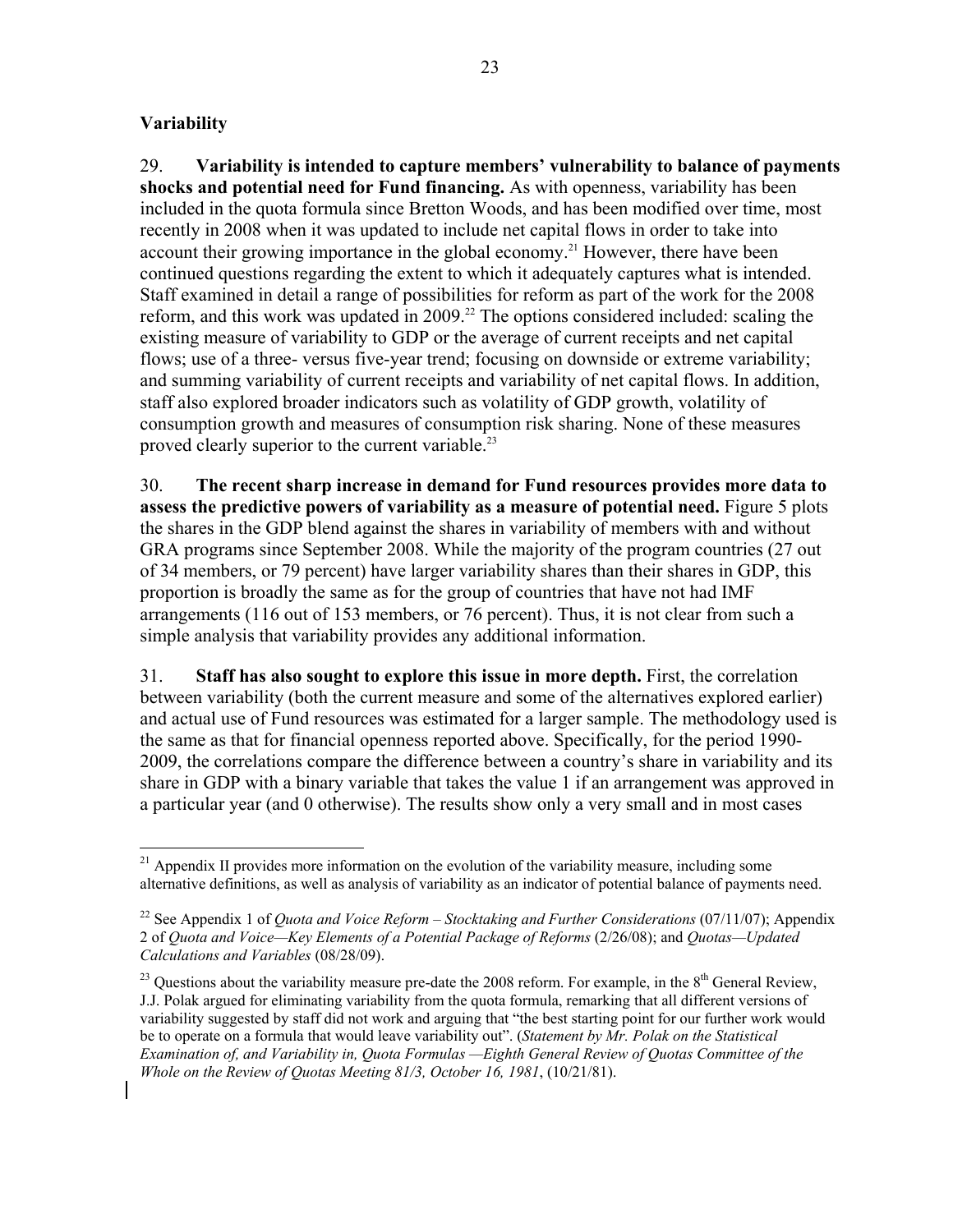statistically insignificant correlation for the various measures shown in Figure 6 (see Appendix II for a detailed discussion). Second, other approaches were also tried. These include accounting for possible lags between shifts in variability and program dates, as well as including variability in a larger model to estimate the probability of using Fund resources  $(GRA \text{ or } PRGT)$  conditional on a set of macroeconomic variables.<sup>24</sup> The latter approach also does not yield any positive results—the marginal effect of variability is generally statistically insignificant.

## **Figure 5. Variability and GDP Shares: Comparison of Countries with and without Recent GRA Programs 1/**



Source: Finance Department.

 $\overline{a}$ 

1/ The chart compares the shares in blend GDP and variability (shown on a logarithmic scale) of two groups of members – members who have had a GRA program since September 2008 and those who have not.

 $24$  The explanatory variables have been traditionally identified in the literature as determinants of potential use of Fund resources (see Appendix II for details).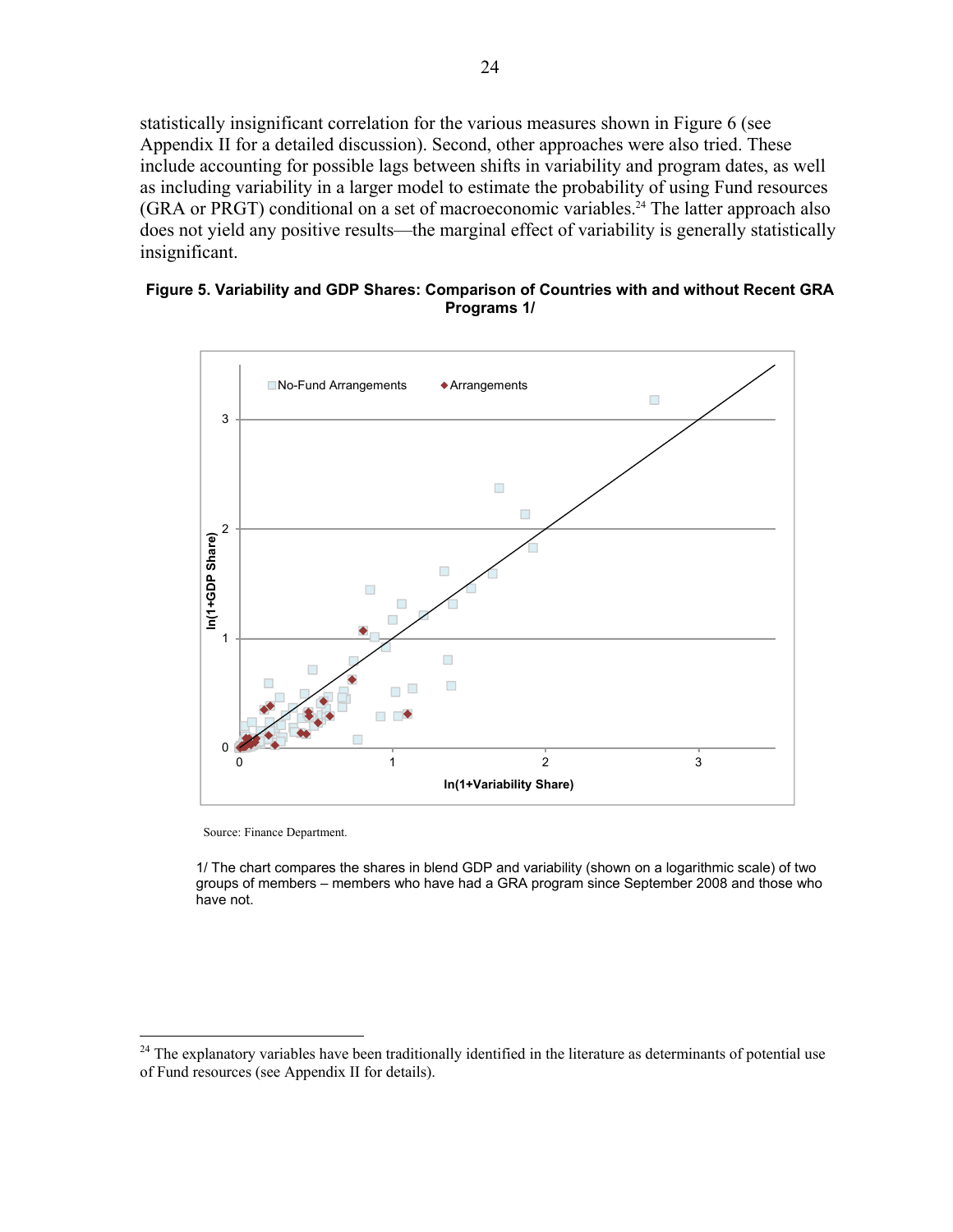

#### **Figure 6. Correlation between Variability Indicators and Need for Fund Resources1/2/**

Source: Finance Department.

<u>.</u>

1/ Need for Fund resources is a binary variable indicating the approval of an IMF arrangement. 2/ Variability indicators are adjusted for economic size, calculated as the difference between the country's share in variability and its share in GDP.

32. **There are also several conceptual and measurement issues with variability.** The September paper highlighted the large changes in members' variability shares resulting from the 2009 data update, which had a large impact on the quota calculations despite their relatively small weight in the formula.<sup>25</sup> This instability can be further illustrated by looking at some of the largest swings in shares resulting from the last three data updates (Figure 7). These swings tend to be larger than for the other variables, and often go in different directions from year-to-year. The instability partly arises from the way the variable is constructed, which being a root mean squared deviation, tends to be heavily influenced by extreme observations, including those arising from data revisions, and effectively gives a larger weight to the most recent observations.<sup>26</sup> It can also lead to other counterintuitive results. For instance, if a country experiences a sudden surge in current receipts which remain elevated for some time, followed by another sharp increase, the formula would produce a large increase in variability, even though this pattern would not signal an obvious increase in balance of payments need.

<sup>25</sup> See *Quota Formula Review—Data Update and Issues* (8/17/11, page 15 and Annex I).

 $26$  In this context, the forthcoming BPM6 will impact the underlying data for variability and openness. The change in the treatment of goods for processing will mainly affect data for those countries that have substantial receipts for goods that they process for a fee (both imports and exports of goods could fall significantly). Given the sensitivity of variability to data revisions, it may lead to unexpected and potentially large changes in members' CQS. See Box A2 of*Quota Formula Review—Data Update and Issues*, Supp. 1, 8/17/2011.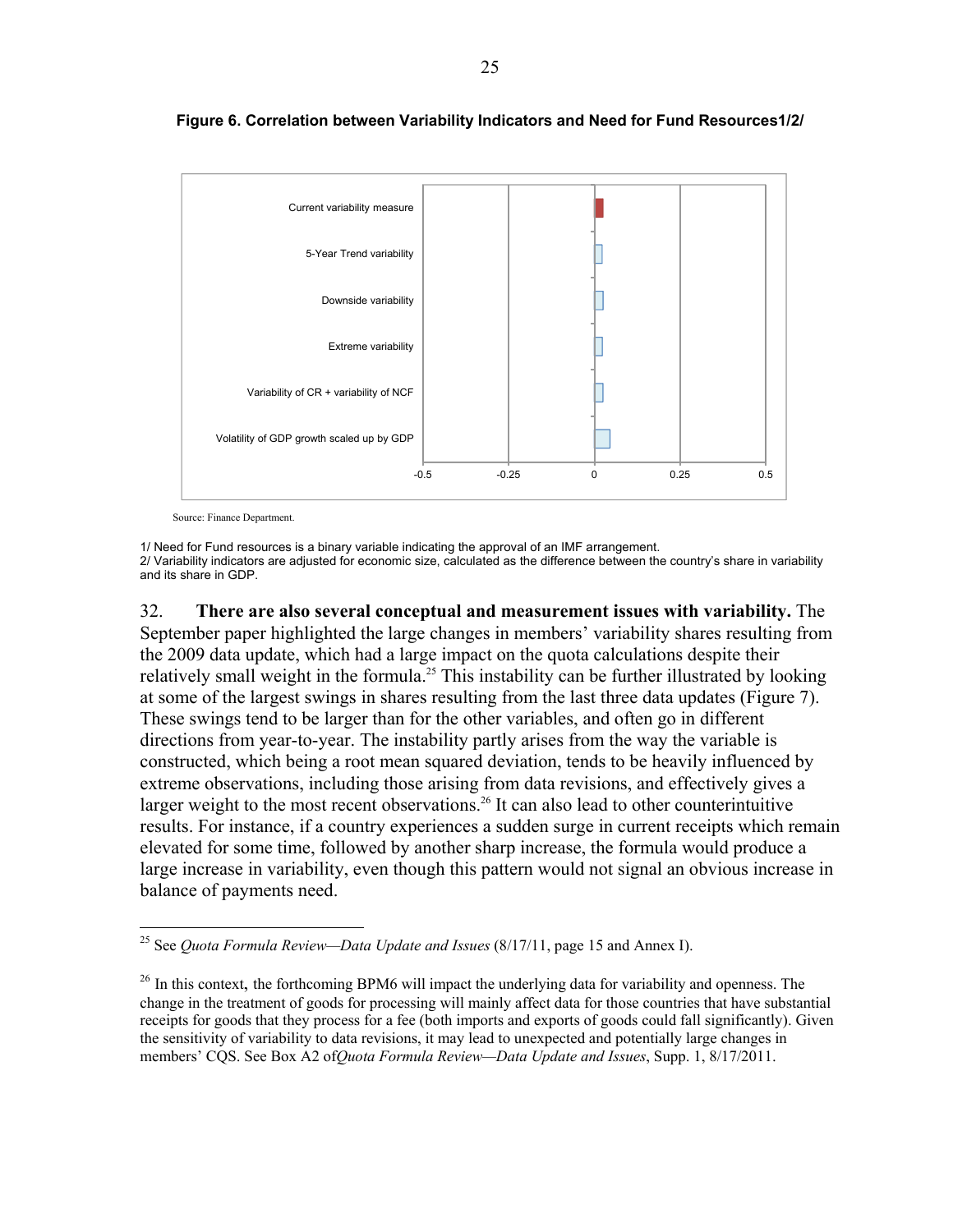33. **On balance, this work suggests that a case could be made for dropping variability from the formula.** There is little evidence that the current measure is capturing what is intended, and it also appears to add significant instability to the formula results. Given the changing nature of balance of payments crises, it is difficult to design a single measure of variability that would be appropriate under all circumstances, and previous efforts to identify a superior measure have not been successful. Also, as noted, the Fund has recently demonstrated considerable flexibility in access levels relative to quotas when lending to members, such that the case for including a separate measure in the quota formula may have further diminished.



## **Figure 7: Changes in Variability Shares (in percent)**

## **Reserves and Financial Contributions**

34. **Reserves provide an indicator of a member's financial strength and ability to contribute to the Fund's finances.** While reserves have long been included in the quota formula, differing views have been expressed on their continued relevance. In the lead-up to the 2008 reform, many Directors continued to see a role for reserves as a relevant indicator of members' financial strength and ability to contribute to the Fund's finances. However, a number of others argued that the relevance of this indicator has declined over time and raised concerns about the potential distortions associated with excess reserve accumulation. One option that was explored was the feasibility of introducing a cap on reserves, but this was considered challenging given the absence of a clear benchmark for excess reserve accumulation.27 The scope to consider actual contributions was also discussed. In the end, the consensus was to retain reserves in the formula with a relatively small weight.

<sup>27</sup> See *A New Quota Formula— Additional Considerations* (3/14/07).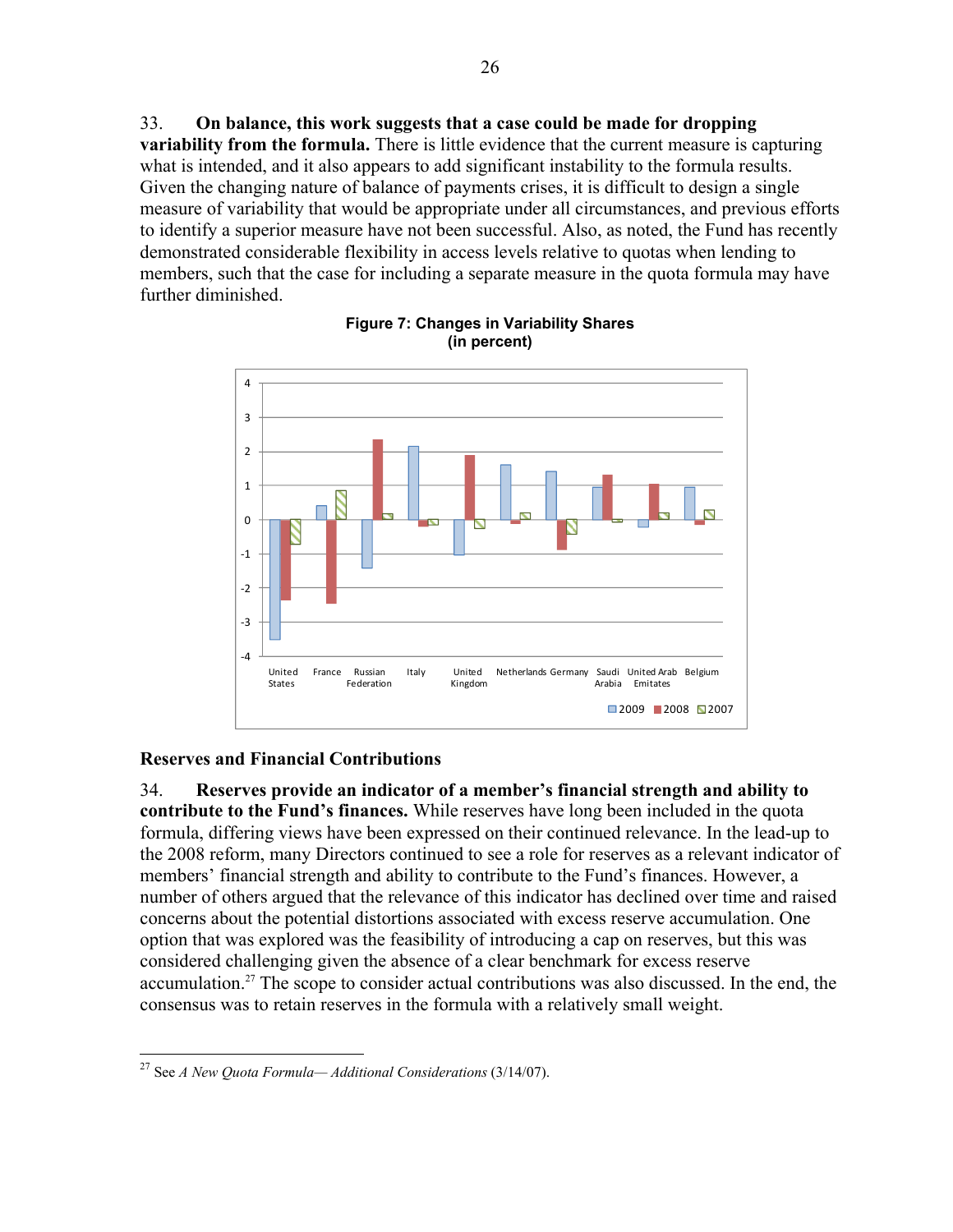35. **Several issues arise regarding the reserves variable.** One is whether more recent analytical work provides any firmer basis for considering the introduction of a cap on the reserves variable for the purpose of its role in the quota formula. A second question is whether there is empirical support for the view that reserves do indeed provide an indicator of members' financial contributions to the Fund. Third, it would seem appropriate to revisit the question of whether there is scope to develop a measure of actual financial contributions as an alternative (or complement) to the reserves variable.

36. **A cap on reserves has been proposed in the past to address the concern that the reserves variable may reward excessive reserve accumulation.** As noted, however, earlier work found no clear basis for determining the appropriate level of such a cap. Since then, further staff work has been done on the broader issue of measures of reserve adequacy.<sup>28</sup> A general conclusion of that work is that there is no single measure that can fit all countries in all circumstances, and that country-specific characteristics should be taken into account when assessing reserve adequacy. Traditional indicators focusing on ratios to imports, short-term debt or broad money, while simple and intuitive, are somewhat arbitrary and often point to very different reserve adequacy levels. Optimization-based models, on the other hand, are sensitive to the assumptions about costs and benefits of holding reserves and the stylized facts assumed. More generally, different approaches appear suitable for different types of countries. For instance, metrics based on capital flows are regarded as more relevant for emerging markets, whereas trade-based indicators are more appropriate for LICs where shocks occur more to the current account. The exchange rate regime is also an important factor in countries' decisions to hold reserves.

37. **Recent resource mobilization efforts may shed some light on the link between reserves and members' actual financial contributions to the Fund.** While members contribute to the Fund's finances in a variety of ways, as discussed below, two recent important resource mobilization exercises—the 2009 bilateral borrowing and the expanded NAB—may provide a partial indication. In this connection, staff has examined the statistical association between members' contributions to these efforts and the relative strength of their reserves (Figure 8). For most countries, no clear relationship is observed. This may partly reflect the fact that members' quota shares are often used as an initial key when considering possible contributions, and that reserve currency issuers are often important contributors but tend to hold relatively low reserves. However, those cases where countries have contributed well above their quota share have generally (though not always) involved countries with relatively large reserves, suggesting that this variable still has relevance to potential to contribute to the Fund's finances, at least for a small but important part of the membership.

 $\overline{a}$ <sup>28</sup> See *Assessing Reserve Adequacy* (2/15/11) and *=Public Information Notice No. 11/47* (4/7//11).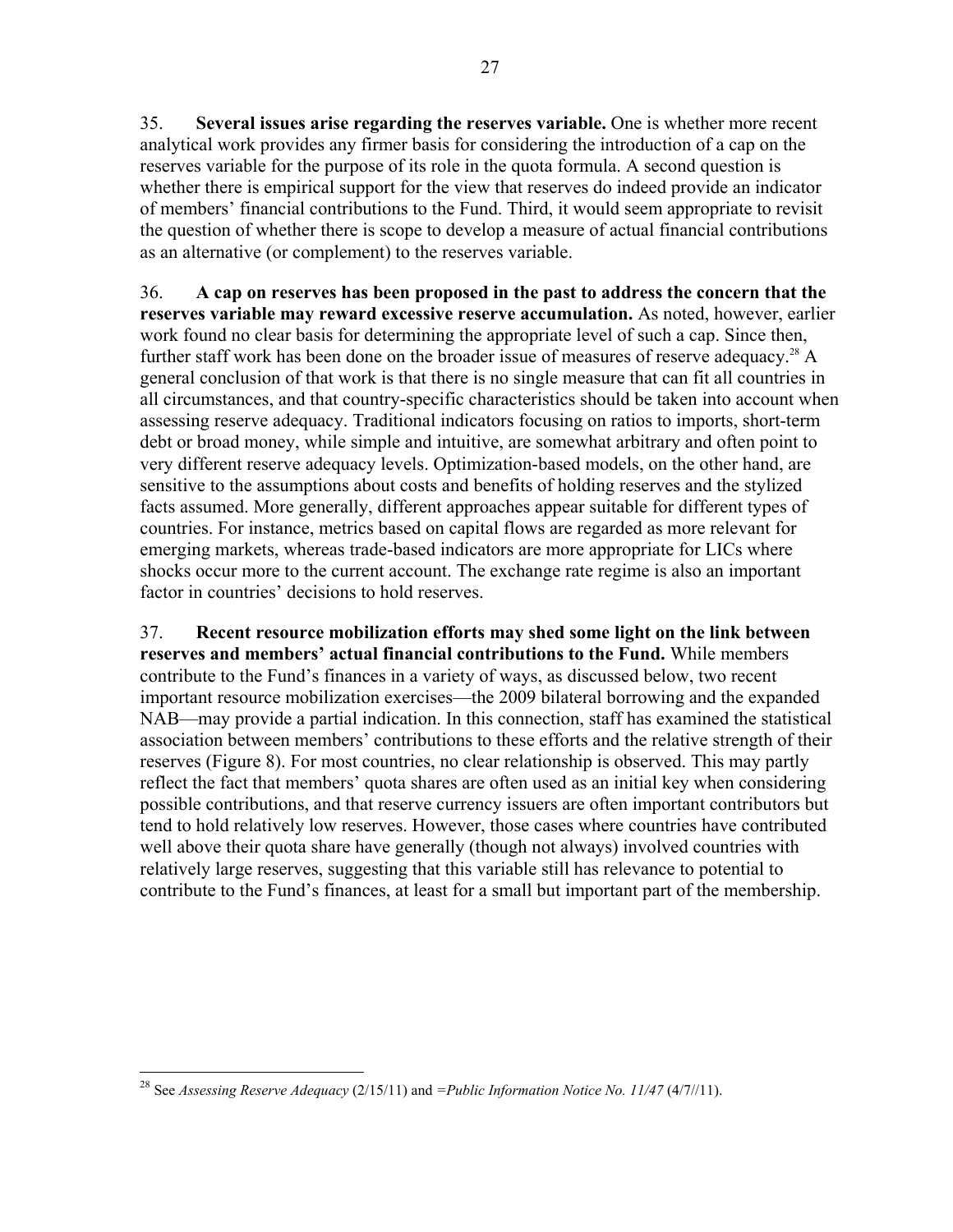

## **Figure 8. Voluntary GRA Contributions and Reserves**

Source: Finance Department

 $\overline{a}$ 

38. **Given that reserves may not be a good proxy of actual contributions in many cases, the question arises whether a measure of members' actual financial contributions to the Fund could be included in the formula.** This issue was also discussed in the context of the 2008 reform and the  $14<sup>th</sup>$  Review.<sup>29</sup> A key difficulty identified in the past is that members' financial contributions to the Fund come in a wide variety of forms, reflecting the cooperative nature of Fund membership.<sup>30</sup> These include (i) voluntary bilateral and multilateral support for Fund liquidity in the GRA, loan and subsidy contributions to the PRGT and its predecessors, contributions for debt relief operations, voluntary SDR trading arrangements, and financial support for other Fund activities, such as technical assistance and training; and (ii) contributions mandated by Fund policies (e.g., the key role of the Fund's strongest members who are included for transfers in the FTP), the charges and fees associated with borrowing from the Fund, and also burden-shared contributions.

39. **Given these diverse contributions, a number of issues arise in seeking to develop a single measure for the purposes of inclusion in the quota formula.** These include how to combine loan versus subsidy resources, and loan commitments to the GRA versus the PRGT, how to adjust for other forms of contributions, such as voluntary SDR trading arrangements or financing for technical assistance and training, and whether and how to take

 $^{29}$  During its 2010 reform, the World Bank explicitly took into account members' IDA contributions in realigning members' shareholdings. Three measures were considered—economic weight (the GDP-blend variable from the IMF's quota formula), financial contributions (IDA contributions) and development contributions (client contributions to the WBG mission). Seventy-five percent of the realignment relied on economic weight, twenty percent on financial contributions, and the rest on development contributions. The bulk of the realignment benefitted members with above-average past contributions, and some protection was provided for countries with substantially increased pledges to the upcoming IDA round. (see World Bank Group Voice Reform: DC2010-0006/1, 4/25/10).

<sup>30</sup> See *Fourteenth General Review of Quotas—Realigning Quota Shares—Initial Considerations* (3/5/10) which discussed this issue and provided information on members' contributions.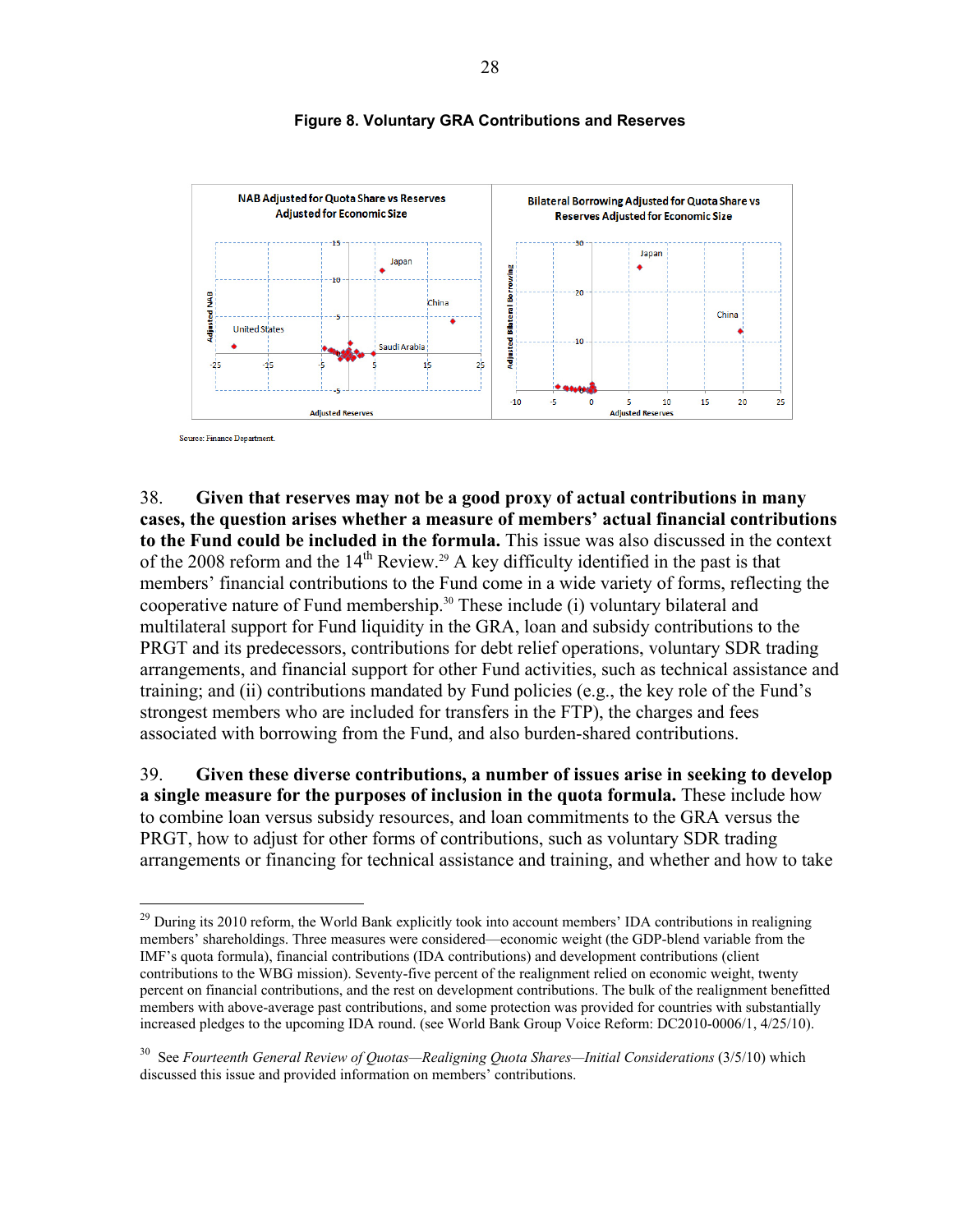account of contributions arising from Fund policies. Further questions include what time period(s) should be considered and how to aggregate contributions over time. More generally, it would be important to avoid signaling that some forms of financing are more highly valued than others, which could discourage members from contributing in some areas in future.

40. **To illustrate some of the issues involved, Table 5 presents various indicators of actual and potential contributions for members with the largest quotas.** The table shows members' shares in global reserves, the frequency of their inclusion for transfers in the FTP, and four areas of voluntary contributions: participation in the NAB (based on shares after the rollback), loan contributions to the PRGT, subsidy contributions to the PRGT, and contributions to financing IMF technical assistance and training. Several points can be noted:

- A judgment is required as to which forms of contribution to include, and for example whether to focus primarily on voluntary contributions. Inevitably, this implies a partial picture as it would be difficult to capture all the forms in which members contribute, as discussed above.
- The choice of which forms of contribution to include is likely to change over time, and would need to be reconsidered periodically. Current discussions on a further major resource mobilization effort provide a case in point.
- The form, timing, and amounts of voluntary contributions can differ substantially. For example, the table shows contributions made over widely different periods, and includes both loans on which contributors are paid interest and subsidies and TA contributions which typically require budgetary allocations.
- Judgment is also required on how to combine these contributions towards a measure that could be included in the quota formula.

41. **It is also possible to take such contributions into account outside the formula.** As noted, this has been done on a few occasions in the past, mainly in recognition of cases of particularly generous contributions.<sup>31</sup> This could potentially be done both to provide an additional quota increase to recognize major contributions, and also in the design of certain protection mechanisms for members facing a potential loss of quota share.<sup>32</sup>

<sup>&</sup>lt;sup>31</sup> These include the quota increases agreed for certain industrial countries in the 1959 and the Fourth General Reviews aimed at improving the Fund's liquidity, ad hoc quota increases for Italy in 1964 and Saudi Arabia in 1981; the selective increases for major oil-exporting countries in the Sixth Review; the ad hoc increase for Japan in the Ninth Review, and the additional increases for Korea, Luxembourg, Singapore, Malaysia, and Thailand in the Eleventh Review. *See A New Quota Formula—Additional Considerations* (3/14/07).

 $32$  In the 14<sup>th</sup> review discussions, staff prepared several quota allocation simulations showing the implications of protection mechanisms proposed by several Directors for taking into account financial contributions (e.g., PRGT, externally financed technical assistance, and the NAB). However, these did not garner sufficient support to be incorporated into the final quota calculations. See *Fourteenth General Review of Quotas—Realigning Quota Shares: Further Considerations—Simulation Requests* (8/30/10)*.*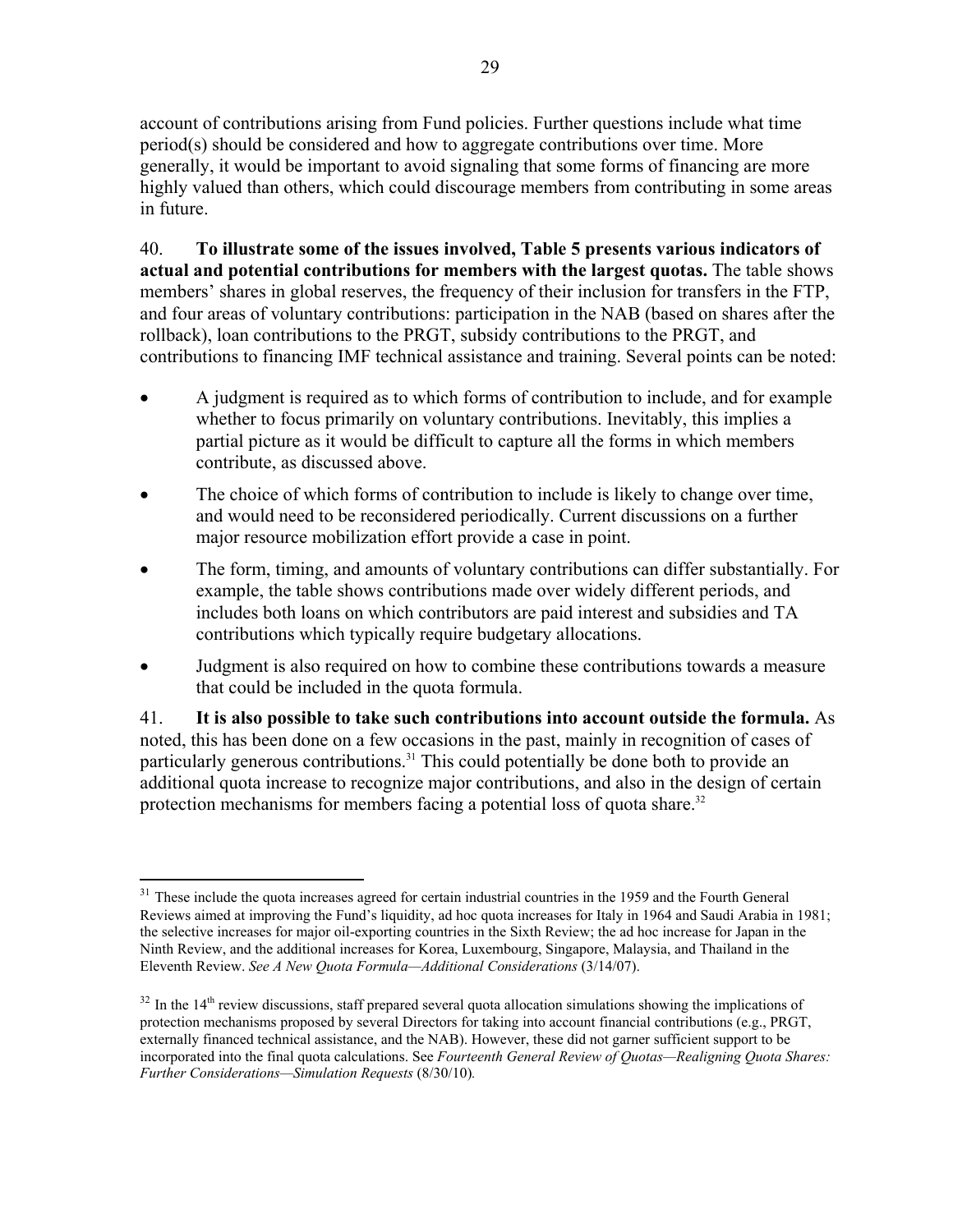| Country                                   | 14th Review |          |               | Share in Financial Contributions to |             |              |               |  |
|-------------------------------------------|-------------|----------|---------------|-------------------------------------|-------------|--------------|---------------|--|
|                                           | Quota       | Reserves | Participation | NAB <sub>3</sub> /                  | <b>PRGT</b> | PRGT         | Technical     |  |
|                                           | Share       | Share    | in FTP 2/     |                                     | Loans 4/    | Subsidies 5/ | Assistance 6/ |  |
| <b>United States</b>                      | 17.41       | 1.40     | 80            | 15.54                               | 0.00        | 9.33         | 0.35          |  |
| Japan                                     | 6.46        | 13.74    | 80            | 18.46                               | 26.82       | 16.74        | 48.27         |  |
| China                                     | 6.39        | 29.34    | 76            | 8.74                                | 3.87        | 0.97         | 0.06          |  |
| Germany                                   | 5.59        | 0.77     | 80            | 7.10                                | 10.64       | 5.83         | 2.35          |  |
| France                                    | 4.23        | 0.53     | 80            | 5.22                                | 18.95       | 8.54         | 1.57          |  |
| United Kingdom                            | 4.23        | 0.66     | 80            | 5.22                                | 5.14        | 10.97        | 8.33          |  |
| Italy                                     | 3.16        | 0.61     | 64            | 3.80                                | 8.43        | 5.66         | 1.22          |  |
| India                                     | 2.75        | 3.50     | 37            | 2.45                                | 0.00        | 0.66         | 0.05          |  |
| <b>Russian Federation</b>                 | 2.71        | 5.32     | 27            | 2.45                                | 0.00        | 0.85         | 0.07          |  |
| Brazil                                    | 2.32        | 2.82     | 11            | 2.45                                | 0.00        | 0.28         | 0.22          |  |
| Canada                                    | 2.31        | 0.66     | 80            | 2.13                                | 4.64        | 6.09         | 6.14          |  |
| Saudi Arabia                              | 2.10        | 5.49     | 47            | 3.11                                | 2.13        | 2.06         | 0.20          |  |
| Spain                                     | 2.00        | 0.21     | 80            | 1.88                                | 4.31        | 1.02         | 0.87          |  |
| Mexico                                    | 1.87        | 1.19     | 38            | 1.40                                | 0.00        | 1.04         | 0.44          |  |
| Netherlands                               | 1.83        | 0.21     | 80            | 2.53                                | 3.67        | 3.49         | 3.31          |  |
| Korea, Republic of                        | 1.80        | 3.19     | 60            | 1.84                                | 2.29        | 1.62         | 0.18          |  |
| Australia                                 | 1.38        | 0.51     | 57            | 1.22                                | 0.00        | 1.11         | 5.07          |  |
| Belgium                                   | 1.34        | 0.17     | 80            | 2.20                                | 1.35        | 2.68         | 1.90          |  |
| Switzerland                               | 1.21        | 0.98     | 76            | 3.05                                | 4.26        | 2.88         | 6.70          |  |
| Turkey                                    | 0.98        | 0.94     | 0             | 0.00                                | 0.00        | 0.22         | 0.00          |  |
| Indonesia                                 | 0.97        | 0.77     | 18            | 0.00                                | 0.00        | 0.27         | 0.00          |  |
| Sweden                                    | 0.93        | 0.47     | 64            | 1.24                                | 0.00        | 3.75         | 1.18          |  |
| Poland                                    | 0.86        | 0.93     | 49            | 0.71                                | 0.00        | 0.23         | 0.00          |  |
| Austria                                   | 0.82        | 0.11     | 80            | 1.00                                | 0.00        | 1.51         | 0.00          |  |
| Singapore                                 | 0.82        | 2.39     | 80            | 0.36                                | 0.00        | 0.65         | 0.00          |  |
| Norway                                    | 0.79        | 0.65     | 80            | 1.08                                | 1.74        | 1.63         | 2.27          |  |
| Venezuela, R.B. de                        | 0.78        | 0.28     | 0             | 0.00                                | 0.00        | 0.00         | 0.00          |  |
| Malaysia                                  | 0.76        | 1.25     | 61            | 0.19                                | 0.00        | 0.82         | 0.00          |  |
| Iran, Islamic Republic of                 | 0.75        | 1.10     | 0             | 0.00                                | 0.00        | 0.07         | 0.00          |  |
| Ireland                                   | 0.72        | 0.02     | 73            | 0.00                                | 0.00        | 0.26         | 0.00          |  |
| Total                                     | 80.3        | 80.2     |               | 95.4                                | 98.2        | 91.2         | 90.8          |  |
| Memorandum items:                         |             |          |               |                                     |             |              |               |  |
| Total contributions (in millions of SDRs) |             |          |               | 181,486                             | 25,854      | 5,256        | 443           |  |
| <b>Advanced Economies</b>                 | 57.7        | 57.7     | n.a.          | 74.5                                | 91.1        | 85.5         | 92.1          |  |
| <b>EMDCs</b>                              | 42.3        | 42.3     | n.a.          | 25.5                                | 8.9         | 14.5         | 7.9           |  |

#### **Table 5. Financial Contributions to the Fund: Selected Indicators 1/ (In percent unless indicated)**

Source: Finance Department.

1/ The table contains information for the 30 members with the largest proposed quotas under the 14th General Review.

2/ Number of quarters a member has been included in the FTP for transfer for the period 1992 - December 2011 (maximum number is 80).

3/ NAB credit arrangements reflecting the rollback agreed by the Executive Board excluding members that have not yet adhered to the NAB decision and bilateral credit agreements for Czech Republic, Malta, Slovak Republic, and Slovenia.

4/ Loan commitments to the PRGF-ESF Trust as of June 30, 2011.

5/ Total bilateral resources received since 1987 for subsidizing concessional lending, HIPC and MDRI debt relief as of June 30, 2011 plus all pledges made under current fundraising as of December 31, 2011.

6/ Cash contributions to the IMF for technical assistance and training (excluding in kind contributions), FY1999-January 9, 2012.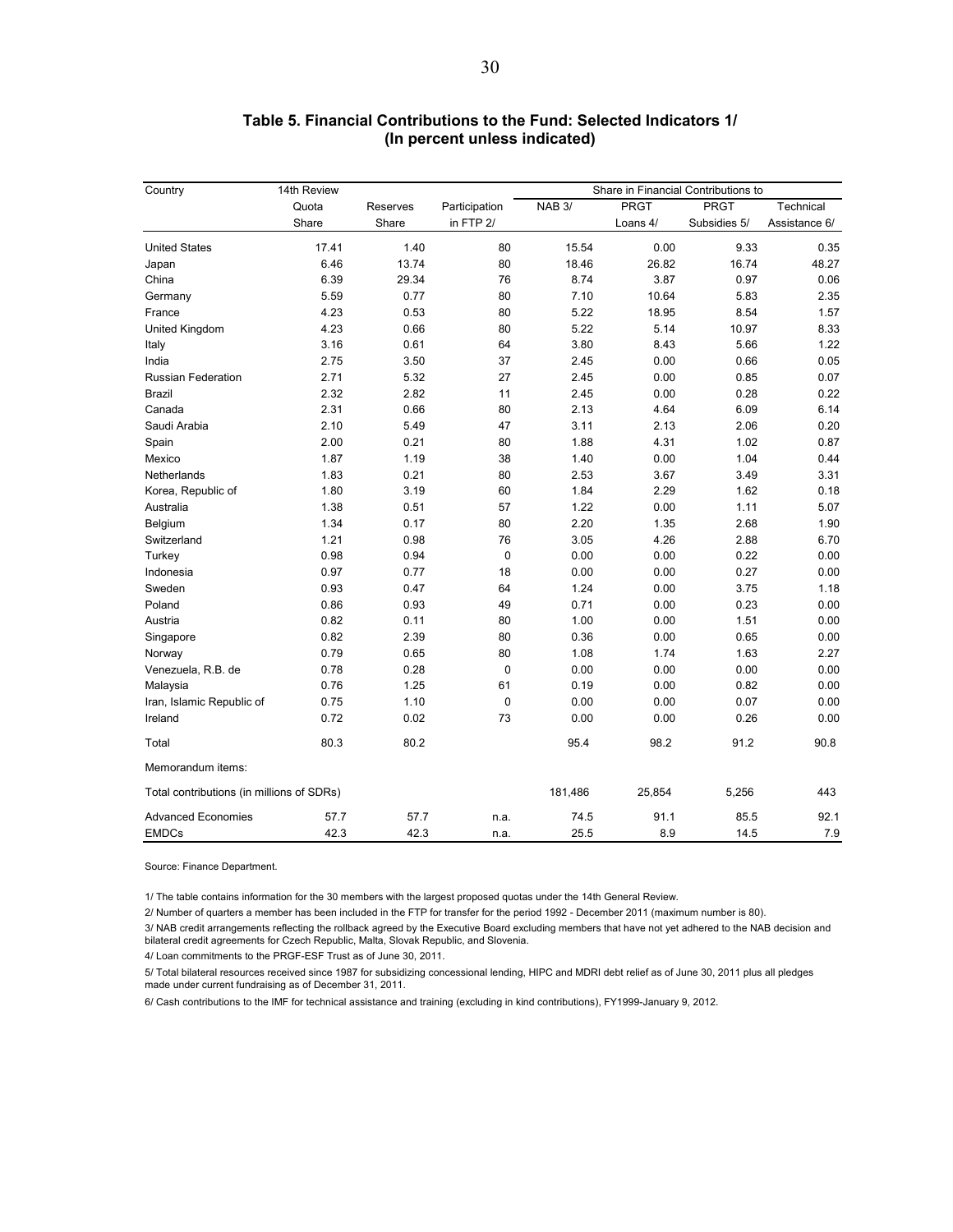42. **Staff proposes to explore the issue of capturing financial contributions further as part of the work program for the review.** The immediate focus would be on options for including a measure of actual financial contributions in the formula itself.

# **IV. IMPLICATIONS OF MODIFYING THE FORMULA: ILLUSTRATIVE CALCULATIONS**

43. **This section presents a set of purely illustrative calculations that seek to highlight the potential impact on CQS of some of the issues covered in this paper** (see Tables 6-8 and Appendix Tables). The calculations are intended to help inform the discussion of these issues, and do not in any way represent proposals, which can only be formulated in light of Directors' views on the material presented here. Two sets of simulations are shown: (i) simplifying the formula by dropping one or more variables; and (ii) including a measure of financial openness, proxied by investment income, explicitly in the formula. The results of using different weights for market GDP and PPP GDP in the GDP blend variable are also shown to illustrate the sensitivity of CQS to changes in these weights. It is envisaged that a broader range of options would be considered in subsequent papers, including different combinations of variables and variable weights and further work on a financial contributions variable.

44. **The first set of simulations shows the implications of simplifying the formula by dropping one or more variables (Table 6)**. Two options are examined: one which preserves the relative weights of the remaining variables and another that distributes the weight(s) of the dropped variables evenly among the remaining variables—for instance, the coefficient of GDP, openness, and reserves are each increased by 5 percentage points when variability is dropped. The main findings are as follows:

- Dropping variability and preserving relative weights of the remaining variables leaves the overall CQS distribution between advanced economies and EMDCs broadly unchanged. However, there are significant shifts within these groups, including from other advanced to major advanced economies, reflecting the higher weight for GDP. When the weight of variability is distributed evenly over the other three variables, EMDCs as a group tend to gain, reflecting the higher weight on reserves and relatively lower weight on GDP.
- Dropping both variability and reserves results in a sizable overall shift in favor of the major advanced economies. EMDCs lose share as a whole and across most regions, with the largest declines recorded for the Middle East, Malta, and Turkey and the transition economies.
- When the formula is limited to GDP and reserves, EMDCs gain significantly relative to advanced economies. This is so for both methodologies of redistributing the weights, but is most pronounced when the weights are redistributed evenly (given the large impact on reserves, which would have a weight of 27.5 percent). Within groups, there is a large decline in the share of other advanced economies, that is partly offset by a gain for the major advanced economies; for EMDCs, Asia and Western Hemisphere record large gains and there are declines for the other groups.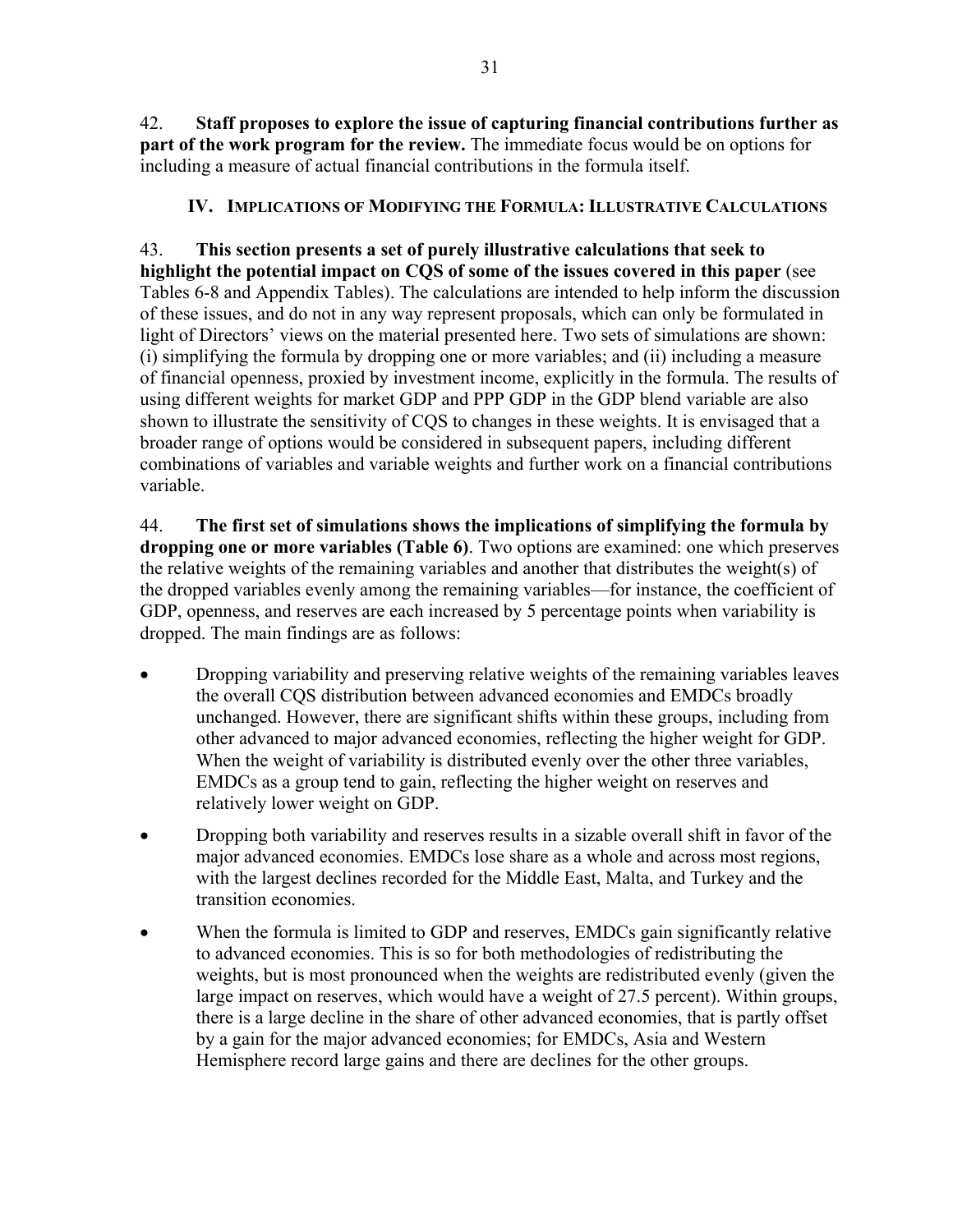The last column shows the impact of a GDP only formula, based on the current GDP blend variable (compressed). Here the overall distribution between advanced economies and EMDCs changes only modestly but there are large changes in the distribution within these two groups in favor of the major advanced economies for the former, and Western Hemisphere for the latter.

|                                             | 14th Review<br>Calculated |             | GDP and Openness<br>Without Variability |                       |                                       |                       | GDP and Reserves                      | GDP Only              |         |
|---------------------------------------------|---------------------------|-------------|-----------------------------------------|-----------------------|---------------------------------------|-----------------------|---------------------------------------|-----------------------|---------|
|                                             | Proposed<br>Quotas        | Quota Share | Preserving<br><b>Relative Weights</b>   | Distributed<br>Evenly | Preserving<br><b>Relative Weights</b> | Distributed<br>Evenly | Preserving<br><b>Relative Weights</b> | Distributed<br>Evenly | (60/40) |
|                                             |                           |             |                                         |                       |                                       |                       |                                       |                       |         |
| Advanced economies                          | 57.7                      | 57.5        | 57.7                                    | 56.2                  | 59.7                                  | 59.8                  | 55.2                                  | 49.0                  | 58.3    |
| Major advanced economies                    | 43.4                      | 41.6        | 42.8                                    | 41.6                  | 44.3                                  | 44.2                  | 43.9                                  | 38.8                  | 46.5    |
| Of which: US                                | 17.4                      | 16.1        | 16.7                                    | 15.9                  | 17.6                                  | 17.4                  | 19.1                                  | 15.6                  | 20.9    |
| Other advanced economies                    | 14.3                      | 15.9        | 14.9                                    | 14.6                  | 15.4                                  | 15.7                  | 11.3                                  | 10.2                  | 11.8    |
| Emerging Market and Developing Countries 1/ | 42.3                      | 42.5        | 42.3                                    | 43.8                  | 40.3                                  | 40.2                  | 44.8                                  | 51.0                  | 41.7    |
| Developing countries                        | 35.1                      | 34.7        | 35.1                                    | 36.3                  | 33.2                                  | 33.1                  | 37.6                                  | 43.2                  | 34.8    |
| Africa                                      | 4.4                       | 3.2         | 3.0                                     | 3.1                   | 2.9                                   | 2.9                   | 3.1                                   | 3.5                   | 3.0     |
| Asia                                        | 16.1                      | 18.3        | 19.3                                    | 20.2                  | 18.0                                  | 17.9                  | 20.7                                  | 24.8                  | 18.6    |
| Middle East, Malta and Turkey               | 6.7                       | 6.2         | 5.7                                     | 6.0                   | 5.3                                   | 5.3                   | 5.9                                   | 7.2                   | 5.2     |
| Western Hemisphere                          | 7.9                       | 6.9         | 7.0                                     | 6.9                   | 7.0                                   | 6.9                   | 7.9                                   | 7.8                   | 8.0     |
| Transition economies                        | 7.2                       | 7.8         | 7.3                                     | 7.4                   | 7.1                                   | 7.1                   | 7.2                                   | 7.8                   | 6.8     |
| Total                                       | 100.0                     | 100.0       | 100.0                                   | 100.0                 | 100.0                                 | 100.0                 | 100.0                                 | 100.0                 | 100.0   |
| Memorandum items:                           |                           |             |                                         |                       |                                       |                       |                                       |                       |         |
| <b>EU27</b>                                 | 30.2                      | 32.2        | 31.3                                    | 30.5                  | 32.7                                  | 33.1                  | 25.5                                  | 22.1                  | 27.2    |
| $LICs$ $2/$                                 | 4.0                       | 2.6         | 2.5                                     | 2.5                   | 2.5                                   | 2.5                   | 2.6                                   | 2.6                   | 2.5     |
| Coefficients for quota variables            |                           |             |                                         |                       |                                       |                       |                                       |                       |         |
| GDP                                         |                           | 0.500       | 0.590                                   | 0.550                 | 0.625                                 | 0.600                 | 0.909                                 | 0.725                 | 1.000   |
| Openness                                    |                           | 0.300       | 0.350                                   | 0.350                 | 0.375                                 | 0.400                 | 0.000                                 | 0.000                 | 0.000   |
| Variability                                 |                           | 0.150       | 0.000                                   | 0.000                 | 0.000                                 | 0.000                 | 0.000                                 | 0.000                 | 0.000   |
| Reserves                                    |                           | 0.050       | 0.060                                   | 0.100                 | 0.000                                 | 0.000                 | 0.091                                 | 0.275                 | 0.000   |
| Source: Finance Department.                 |                           |             |                                         |                       |                                       |                       |                                       |                       |         |

#### **Table 6. Illustrative Calculations—Simplifying the Formula**  (In percent)

1/ Including Czech Republic, Estonia, Korea, Malta, Singapore, Slovak Republic and Slovenia.

2/ PRGT-eligible countries.

45. **The second set of illustrative calculations explores a formula in which a larger weight is given to financial openness, using investment income as a proxy.** For purely illustrative purposes, the openness variable is modified to give equal weights to trade and financial openness (Table 7). When this variable is included in the current formula, the result is a shift of about 2 percentage points in favor of advanced economies. If variability is dropped, the share of other advanced economies declines back to close to its previous level, and there are significant shifts within the EMDC group. If only GDP and the revised openness variable are included, there is an even larger shift towards advanced economies, and sizable declines for all EMDC groups.

46. **Table 8 illustrates the impact of changes in the weights of GDP measured at market exchange rates and at PPP in the GDP blend variable**. Increasing the weight for PPP GDP in the blend from the current 40 to 50 percent would result in a 0.7 percentage point increase in the share of EMDCs in CQS, with all sub-groups benefitting.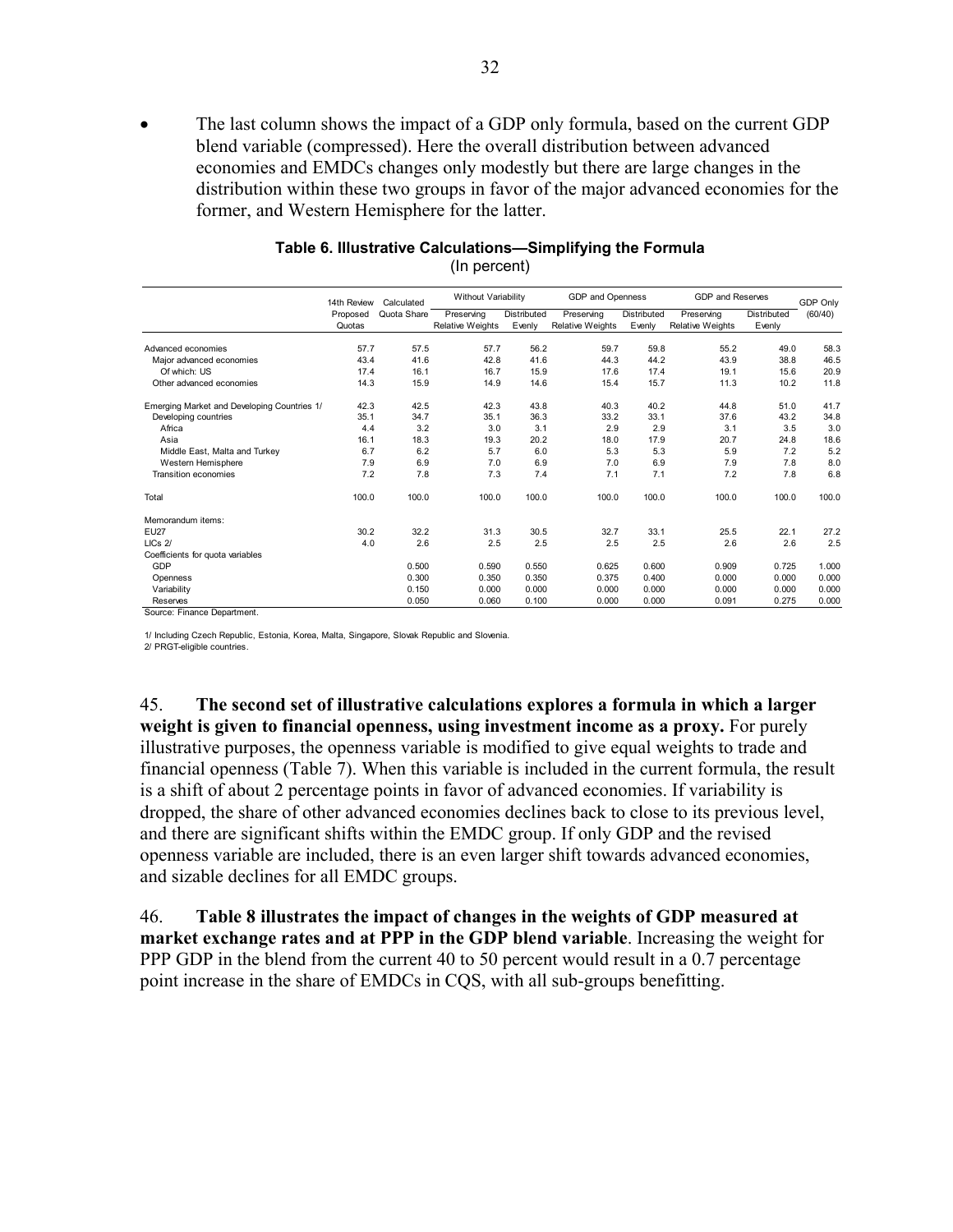### **Table 7. Illustrative Calculations—Formula Including Investment Income**  (In percent)

|                                             | 14th Review | Calculated  | Calculated              | Modified Formula without<br>Variability 1/ |             | Modified Formula with GDP and<br>Openness 1/ |                    |
|---------------------------------------------|-------------|-------------|-------------------------|--------------------------------------------|-------------|----------------------------------------------|--------------------|
|                                             | Proposed    | Quota Share | Quota Share<br>Modified | Preserving                                 | Distributed | Preserving                                   | <b>Distributed</b> |
|                                             | Quotas      |             | Formula 1/              | <b>Relative Weights</b>                    | Evenly      | <b>Relative Weights</b>                      | Evenly             |
| Advanced economies                          | 57.7        | 57.5        | 59.7                    | 60.2                                       | 58.8        | 62.5                                         | 62.7               |
| Major advanced economies                    | 43.4        | 41.6        | 42.9                    | 44.3                                       | 43.2        | 45.9                                         | 45.9               |
| Of which: US                                | 17.4        | 16.1        | 16.8                    | 17.5                                       | 16.8        | 18.5                                         | 18.3               |
| Other advanced economies                    | 14.3        | 15.9        | 16.7                    | 15.9                                       | 15.6        | 16.5                                         | 16.8               |
| Emerging Market and Developing Countries 2/ | 42.3        | 42.5        | 40.3                    | 39.8                                       | 41.2        | 37.5                                         | 37.3               |
| Developing countries                        | 35.1        | 34.7        | 33.0                    | 33.0                                       | 34.3        | 31.0                                         | 30.7               |
| Africa                                      | 4.4         | 3.2         | 3.1                     | 2.8                                        | 2.9         | 2.7                                          | 2.7                |
| Asia                                        | 16.1        | 18.3        | 17.4                    | 18.2                                       | 19.1        | 16.8                                         | 16.7               |
| Middle East, Malta and Turkey               | 6.7         | 6.2         | 5.8                     | 5.3                                        | 5.6         | 4.8                                          | 4.8                |
| Western Hemisphere                          | 7.9         | 6.9         | 6.7                     | 6.7                                        | 6.7         | 6.7                                          | 6.6                |
| <b>Transition economies</b>                 | 7.2         | 7.8         | 7.4                     | 6.8                                        | 6.9         | 6.6                                          | 6.6                |
| Total                                       | 100.0       | 100.0       | 100.0                   | 100.0                                      | 100.0       | 100.0                                        | 100.0              |
| Memorandum items:                           |             |             |                         |                                            |             |                                              |                    |
| <b>EU27</b>                                 | 30.2        | 32.2        | 33.4                    | 32.7                                       | 31.9        | 34.2                                         | 34.7               |
| $LICs$ 3/                                   | 4.0         | 2.6         | 2.4                     | 2.3                                        | 2.3         | 2.2                                          | 2.2                |
| Coefficients for quota variables            |             |             |                         |                                            |             |                                              |                    |
| GDP                                         |             | 0.500       | 0.500                   | 0.588                                      | 0.550       | 0.625                                        | 0.600              |
| Openness                                    |             | 0.300       | 0.300                   | 0.353                                      | 0.350       | 0.375                                        | 0.400              |
| Variability                                 |             | 0.150       | 0.150                   | 0.000                                      | 0.000       | 0.000                                        | 0.000              |
| Reserves                                    |             | 0.050       | 0.050                   | 0.059                                      | 0.100       | 0.000                                        | 0.000              |

Source: Finance Department.

1/ The traditional openness variable in the formula is replaced with Investment Income, as a proxy for financial openness, and trade openness (openness minus

investment income) weighted equally.

2/ Including Czech Republic, Estonia, Korea, Malta, Singapore, Slovak Republic and Slovenia.

3/ PRGT-eligible countries.

#### **Table 8. Illustrative Calculations—Formula with Various GDP Blends**  (In percent)

|                                             | 14th Review            | Calculated  |             | Formula with various GDP blends |
|---------------------------------------------|------------------------|-------------|-------------|---------------------------------|
|                                             | <b>Proposed Quotas</b> | Quota Share | 50-50 blend | 70-30 blend                     |
|                                             |                        |             |             |                                 |
| Advanced economies                          | 57.7                   | 57.5        | 56.8        | 58.2                            |
| Major advanced economies                    | 43.4                   | 41.6        | 41.1        | 42.2                            |
| Of which: US                                | 17.4                   | 16.1        | 15.9        | 16.2                            |
| Other advanced economies                    | 14.3                   | 15.9        | 15.7        | 16.0                            |
| Emerging Market and Developing Countries 1/ | 42.3                   | 42.5        | 43.2        | 41.8                            |
| Developing countries                        | 35.1                   | 34.7        | 35.4        | 34.1                            |
| Africa                                      | 4.4                    | 3.2         | 3.3         | 3.2                             |
| Asia                                        | 16.1                   | 18.3        | 18.8        | 17.9                            |
| Middle East, Malta and Turkey               | 6.7                    | 6.2         | 6.3         | 6.2                             |
| Western Hemisphere                          | 7.9                    | 6.9         | 7.0         | 6.9                             |
| <b>Transition economies</b>                 | 7.2                    | 7.8         | 7.9         | 7.7                             |
| Total                                       | 100.0                  | 100.0       | 100.0       | 100.0                           |
| Memorandum items:                           |                        |             |             |                                 |
| <b>EU27</b>                                 | 30.2                   | 32.2        | 31.8        | 32.6                            |
| $LICs$ 2/                                   | 4.0                    | 2.6         | 2.7         | 2.5                             |

Source: Finance Department.

1/ Including Czech Republic, Estonia, Korea, Malta, Singapore, Slovak Republic and Slovenia.

2/ PRGT-eligible countries.